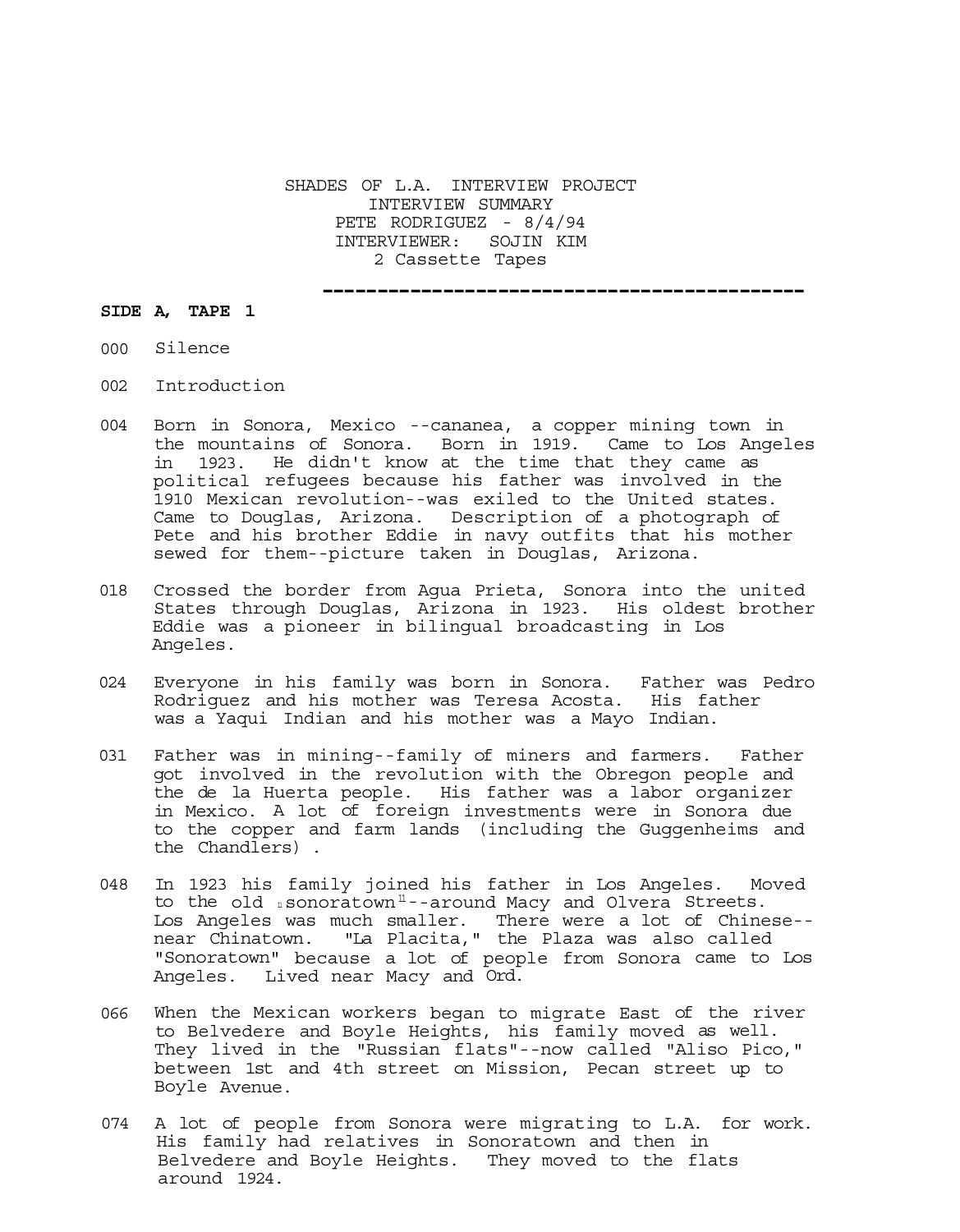- 084 Impressions of Los Angeles when he moved here. He was fouryears-old and from the desert. They took the Sur Pacifico (Southern Pacific RR) from Arizona to Los Angeles--passed through Palm Springs, Imperial Valley, Indio--he was amazed at the greenness of the state. He remembers horse-drawn street cars on Spring Street. They got off the train at the station on Alameda, and went to Ord and Spring to stay at a hotel. He remembers the tall buildings and seeing a lot of Chinese.
- 109 The family moved to Catalina in 1925 when his uncles got a Job building Avalon Bay. Catalina Island and Avalon Bay were built by Mexican labor. In the early 20s, Catalina was just being built. A lot of Hollywood stars were there--the film industry was doing a lot of filming at the time on Catalina. He and his brother would watch the film crews, go fishing. They saw Oliver Hardy, Stan Laurel, Hoot Gibson, Tom Maynard.
- 134 His father returned to Mexico shortly after they arrived. He was part of the "Partido Liberal Nacional"--National Liberal Party, a radical party. He got involved with Ricardo Flores Magon--who had a paper called Regeneracion-- Regeneration. He had opposed the Mexican government before the revolution and he had been living in Los Angeles. His father got involved with him and returned to Mexico.
- 148 His uncles had come from Mexico and Joined his family in Los Angeles. They got Jobs working in the shipyards in Wilmington and San Pedro Harbor, where they also lived for a while. Then, they got the job on Catalina Island.
- 153 His mother was a seamtress. She worked for Mission Linen supply Company on 1st and Mission--this is why they moved to the Flats. When they were living on Catalina Island she didn't work.
- 160 Started the 1st grade on Catalina Island. The school no longer exists; it's now a Baptist Church. His uncle was killed on Catalina Island after he went into a bar where Mexicans were not allowed. His other uncle returned to Mexico because he was tired of the prejudice and violence. Pete and his mother and his brother returned to Los Angeles.
- 187 They moved to orange County. It was all farms and orange groves--no freeways, no houses, no Anaheim Hills. He remembers the smell of the orange groves and that there were a lot of Japanese farms. His family lived in a small town called Olive that no longer exists. There was a big reservoir, which was used to irrigate to the Santa Ana Valley.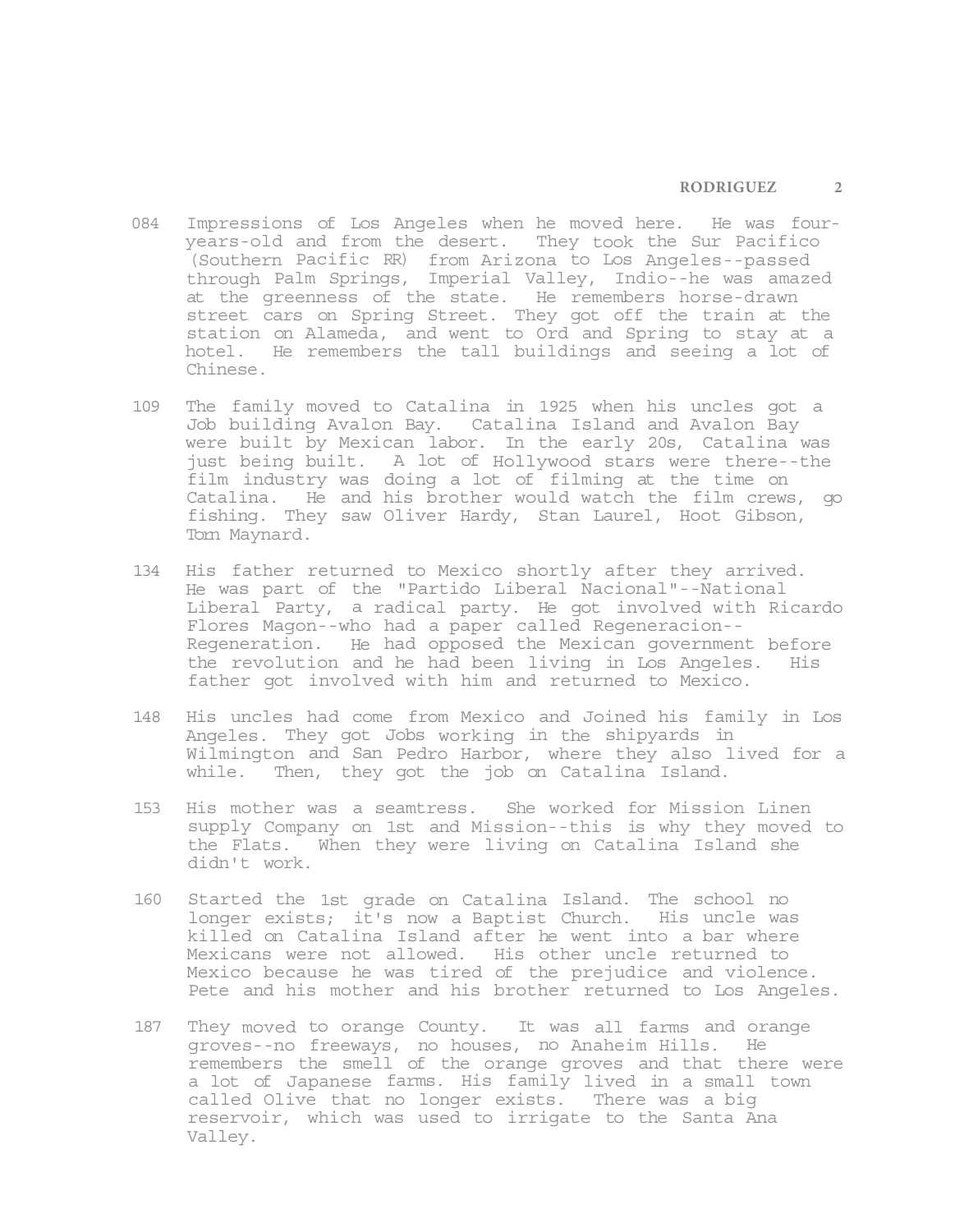- 201 He became "a Mexican Huckleberry Finn." He didn't like school. He didn't understand what was going on so he would try to avoid it. He would fish all day n th res 7 rvoir--he became friends with the caretaker. He lived in Olive from age 9 to 12, from 1928 to 1931. He would hunt in t e hills with his slingshot. There were no grocery stores--if you wanted eggs, you went to the hen house; if you wanted milk, you milked the cows.
- 221 The Depression hit in 1929 and his family was living in Olive. He was having such a good time in Olive, he didn't realize he was poor. He didn't wear shoes--his feet were so calloused from walking around, he once stepped on a burning cigar and didn't notice.
- 235 His brother liked school--he was the smart one. Pete didn't get into school until he was in Junior High. In grammar school, he couldn't understand what was being said in school because they didn't want people to speak Spanish. Teachers would get mad when he didn't understand them. He wouldn't go to school but he still got graduated from school in Olive. His mother bought him a pair of shoes to graduate in. He was embarrassed by the shoes and all the kids teased him because of the shoes. He recently went back to the area to research the town and he met a woman who went to Olive grammar school at the same time that he was there.
- 262 He used to fool his mother and not go to school. He used to warn his brother not to tell his mother--his brother was more studious. He had two dogs that would go fishing with him. His dogs would be waiting for him when he would skip out. of school.
- 273 It was wild country in those days. His son now lives in the Anaheim Hills. There was an old haunted flour mill in the area--now it's a historic landmark. The town was 6 blocks by 2 blocks in dimension.
- 303 On Catalina Island, the Mexican kids were separated from the Anglo kids in school. In Olive, the schools weren't segregated but you couldn't speak Spanish. He remembers being hit. on the hands for not understanding what was being said.
- 332 His father would go back and forth and spend time with his family. He took the family to Olive. His other uncle had returned to Mexico after the other uncle was killed. His father stayed with them about a year before he left again.
- 345 Returned to Los Angeles in 1931. They moved to Boyle Heights on City Terrace. The neighborhood was primarily Jewish and affluent. Could see all of downtown and Griffith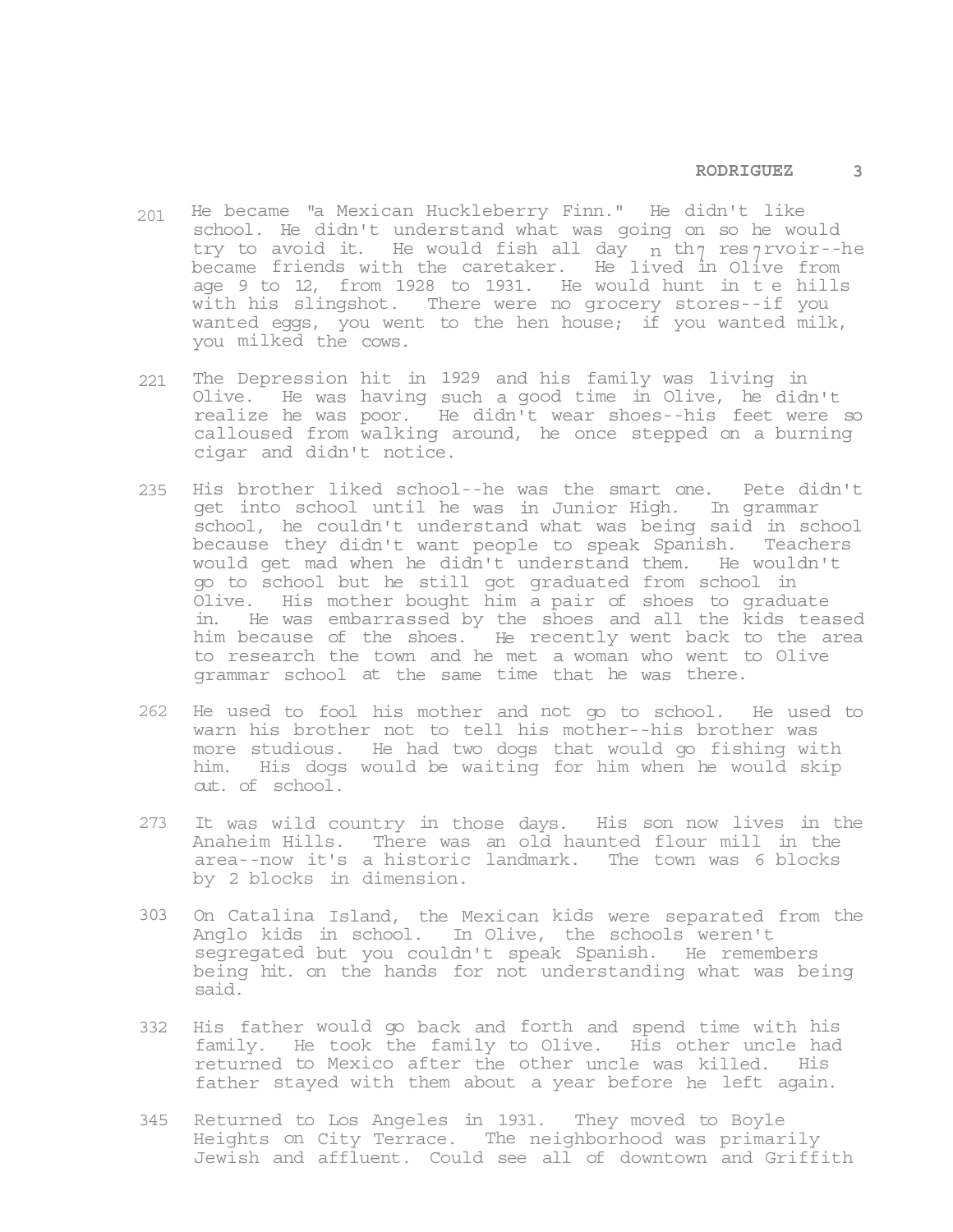Park. They used to have car races at Ascot Speedway, near where the General Hospital is. They would sit up in the hills and watch the races. There weren't any freeways. The affluent people built beautiful homes. There was an all Mexican section, but there were also a lot of Japanese, Blacks, Russians. Housing segregation wasn't really forced, but people tended to group together residentially.

- 374 He grew up on Soto Street and Brooklyn Avenue. They called him "Rodriguezov" because he hung around with a lot of Russians and Armenians when he went to Stevenson Junior High. He went to Roosevelt afterwards--called "Jewsavelt" because there were so many Jews there. He was drinking tea and eating bagels when he was 14, 15 years old at canters and Ratner Bakery. canters started on Brooklyn and Soto before they moved to the Fairfax.
- 401 Didn't go too far out of the neighborhood at that time. Later in the 1940s during the war and the big band area, they went out more. He jokes that it took him nineteen years to cross Main street.
- 410 They used to go to the San Gabriel river in South San Gabriel to swim. The L.A. river was pretty big in those days before the concrete flood control was put in. They used to wade in the river. They would go to Lincoln Heights and go buy wine with the Italian guys after playing ball. They were very athletic: they played softball, baseball. He played football at Roosevelt with a lot of Japanese, Russian, and Jewish guys--they were City champs in 1933. The kids from different ethnic groups would "razz" one another--but it wasn't as racist as it is now.
- 438 In high school, he formed a club with some friends called the Fresno Athletic Club. He was president for 4 years.
- 444 During the Depression years, he realized how much graft and dishonesty there was in City Hall. When he lived on Orme in high school, a bomb went off nearby; a car belonging to a friend of the mayor's was blown up. It was the gangster days--gangsterism was rampant throughout the country, especially on the East coast. But it was also present in East L.A.--mostly among the Jewish population.
- 480 They used to go to the movies a lot. They were influenced by the characters like James Cagney that they saw in the movies. They would see guys come out of nowhere and become rich. They learned a bit about the free enterprise system in the U.S. The Mexican areas were called "Colonias"- colonies. He and his friends learned how to band together and control certain corners to sell papers, shine shoes. They would go the Crystal and Jewel movie theatres on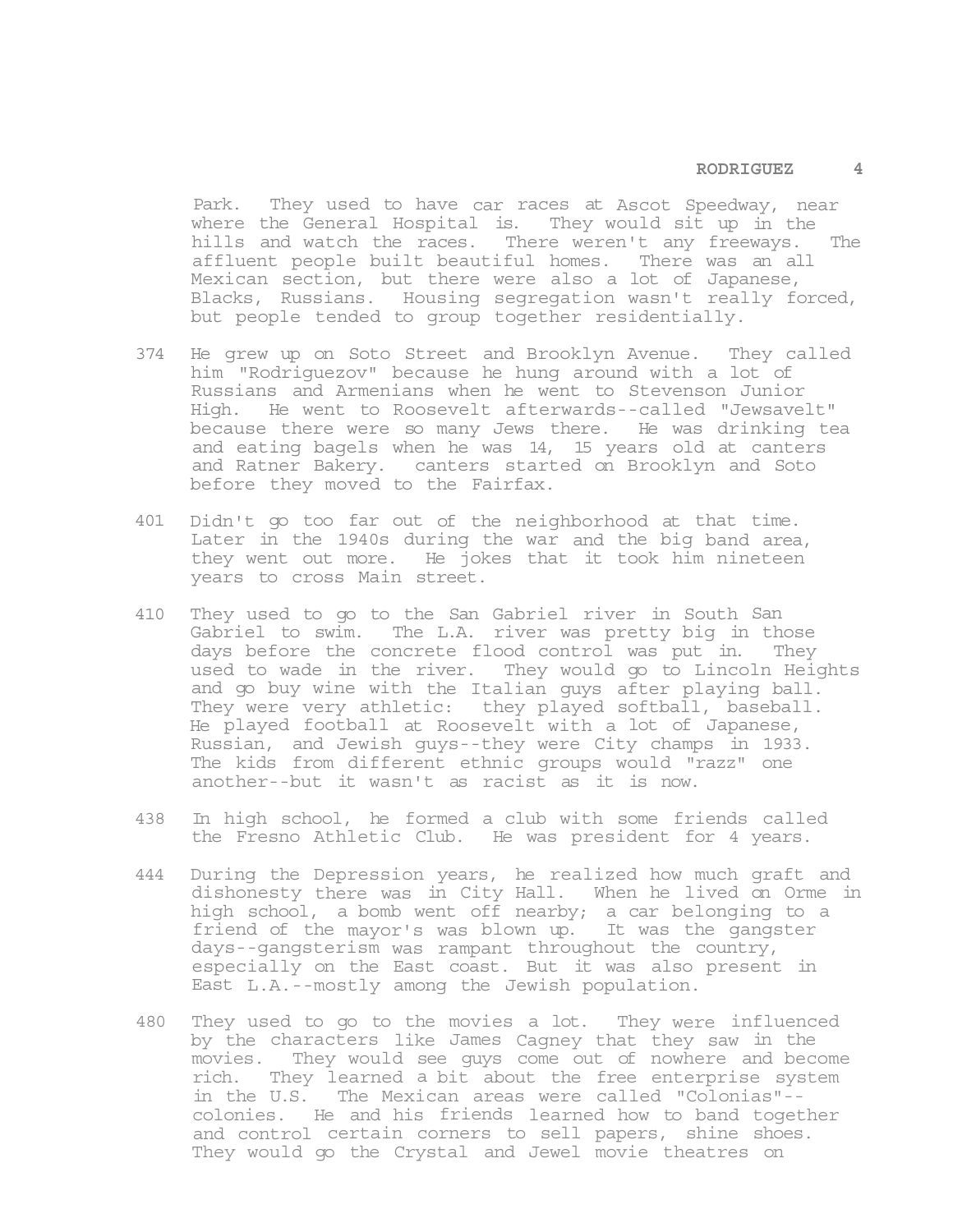Whittier. There was also a big vaudeville theatre on Ford and Whittier that they would go to. Remembers the silent movies--their mother would give them 15 cents and they would go the movie, buy candy and soda, and still have money left over.

- 534 He and his friends also hung around at Evergreen Playground and Fresno Playground--on Fresno near Olympic. His mother  $\text{d}$ idn<sup>1</sup>t like that he shined shoes across the street and he became friendly with people his mother didn't like--The Evergreen Knights, who had a bad reputation. He played football, baseball, basketball with them at the playground.
- 555 There was a black neighborhood on Evergreen and 1st between Brooklyn and 3rd. There was a church on Evergreen and 2nd and his Japanese friends would practice Kendo at the church- -Pete learned how to do this from them. He used to hang around with Japanese, Russians, blacks, and Mexicans. He used to be amazed by the difference between the houses and the way the Japanese Americans lived and the way he lived. In the Mexican colonias, there were cactuses, unpaved streets, like a Mexican barrio. Up on Marina street and 4th, 5th, 6th, there were Japanese homes that had neat gardens. On Sunday the Russians would dress up in long, white brocaded dresses. There was a Russian church on Lorena and 6th. There used to be a ravine down by 4th Street and Whittier that they called the gulley and a little creek went through it. Pete and his friends would have rock fights with the Russian kids down in this area. The Japanese guys were quiet but they were good athletes--there were seven Japanese Americans on the team when Roosevelt won the city championship. Didn't really get to play much until his senior year because he would work to help his mother- shining shoes, paper route.
- 676 His mother was working in the garment industry as a seamstress. She joined the union. The shops were slave shops. His mother would work all day long in the shops, feed her kids, and then go over to City Terrace and Boyle Heights to wash and iron for the ricos--the rich people. Sometimes, Pete would go with her to clean houses on the weekend. His mother had to work hard because it was the Depression time and she was all alone.
- 730 End of SIDE **A, TAPE 1**
- SIDE B, **TAPE 1**
- 000 Silence
- 002 They always rented their home because his mother was never able to buy a home.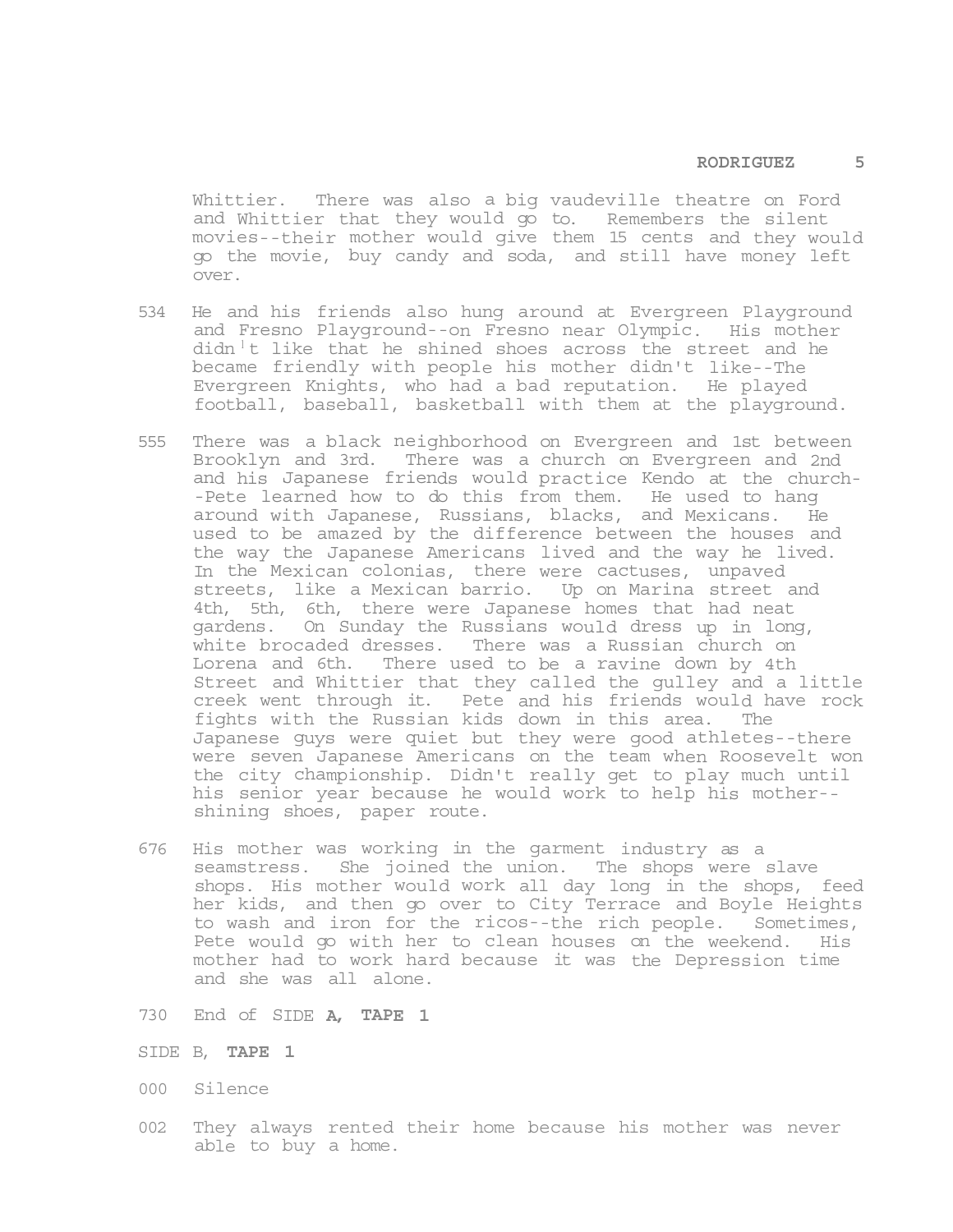- 003 He used to shine shoes on the corner of 1st and Rowan streets, 1st and Soto Streets, Whittier and Euclid. When he was 14-years-old he talked a man next to the fire station on Whittier and Eucild into letting him put a shoe shine stand there. The YMCA was across the street and there were drug stores and bakeries also in the area--all the people in the area became his customers. He would make \$1.50-\$2.00 on weekends--he would keep SO cents and give the rest to his mother. This **was a** lot of money then. On Sundays he would deliver the Herald Examiner.
- 020 He had started shining shoes when he was 10-years-old and still living in Olive. He would go to the pool hall and shine shoes on Saturdays. He was friends with a neighbor's dog that was a mastiff and a good fighter. The guys at the pool hall would take Pete and his dog to Yuerba Linda, Fullerton, Placencia, Tuston, and fight the dog for money.
- 045 He graduated from high school 1937. Went to work learning how to paint cars in a body shop.
- 063 He and his friends were having a good time during **WWII.** The big band era had arrived. They used to have record dances at Fresno, Evergreen, and State playgrounds. People from different neighborhoods would come to the dances.
- 075 This was at the beginning of the Pachuco era--the Zoot-Suit era. It was also the beginning of the gangs in East L.A. They were influenced by the gangsters and also by the Pachucos--people who came from El Paso to Los Angeles during the war to work. The pachucos dressed nicely in zoot suits, danced well, spoke calo. He and his friends would imitate them and began to get in fights in different neighborhoods.
- 094 At that time, East L.A. was from Main street to Ford Boulevard. It was dangerous to go to other areas. If you were from East L.A. people would pick fights. Since it was hard to go anywhere without being fought, he and his friends had to band together to protect themselves. In these days it was just fist fights over the way you danced, dressed, and where you were from. They couldn't go to Clanton to the Shrine Auditorium for dances because of the guys from Clanton and 38th. At this time, boxing was very big. Most of the big name boxers came from East L.A. Other neighborhoods resented this.
- 131 There had been a shooting at the Colliseum. Pete and his friends went to a dance at the Royal Palms Hotel in the Westlake area--everyone would come here for big band music and dancing. The owner warned Pete not to get in a fight one night because some men from the East Coast had come out to calm down the gang fights in L.A .. He was brought into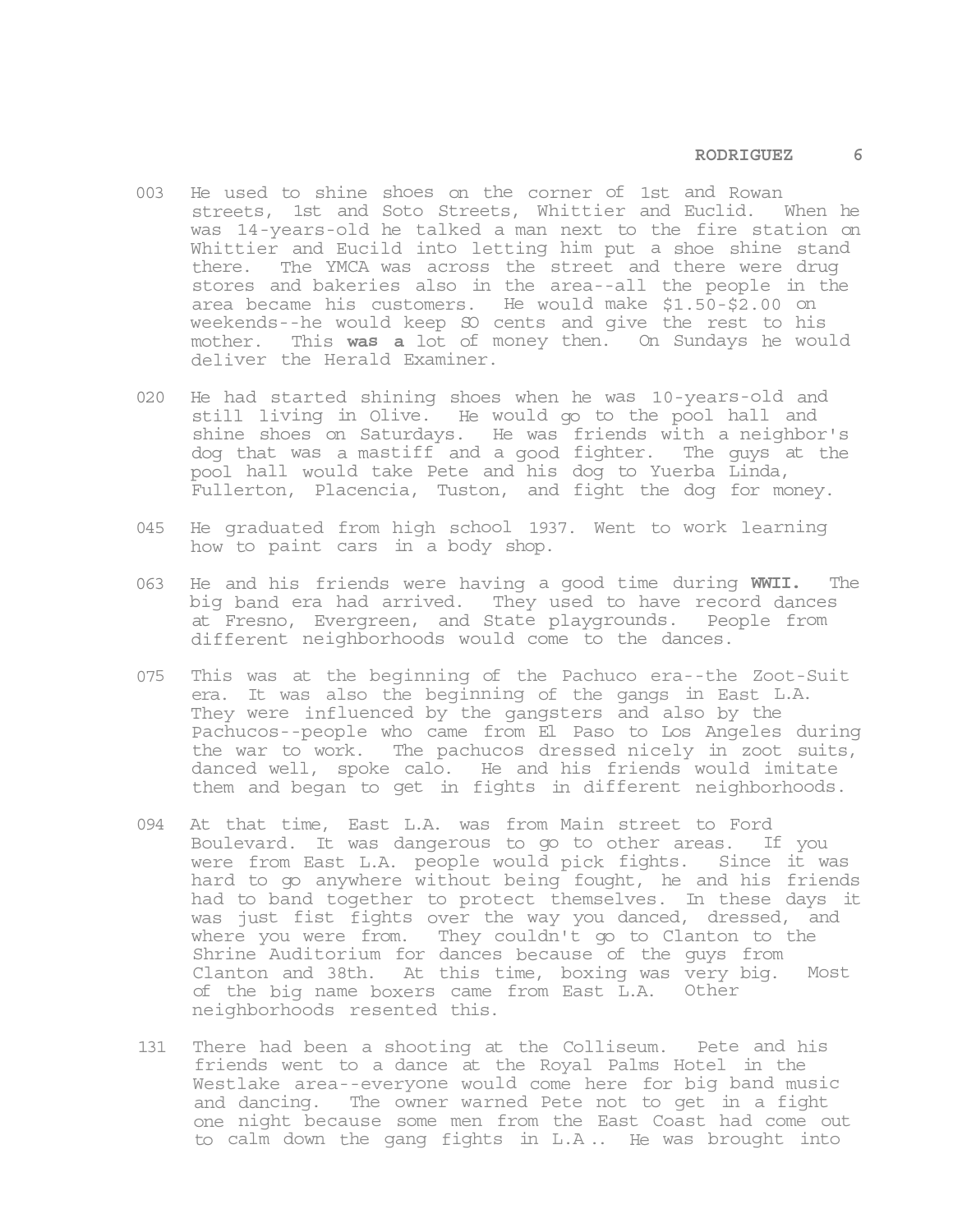an office to talk to these men and they threatened to kill him if he got into any fights. These men stayed out in L.A. for a few months. Pete and his friends became friends with one of these men, who encouraged all of them to enlist in the service.

- 189 Pete went into the army in 1943. He and all his friends enlisted in the airborne--paratroopers-- because they liked the uniforms. Pete was about 23-years-old. He had a bad knee so he was put into limited service. His friends went to the South Pacific, Europe, and Pete went to the post office in Ft. Irwin.
- 229 A lot of his Japanese American friends were interned during **WWII.**
- 259 He only remained in the service for 12 weeks. He was first sent to Ft. Irwin and then to Henderson Field in Las Vegas to work in a post office. Las Vegas was just a small town at the time. He met a guy from Texas who suggested to him how to get out of the service by injuring his knee. He was given \$127. when he was discharged and he went to Las Vegas and gambled it away. He got a ride back to L.A. in a horse trailer.
- 310 All of his friends were in the service, no one was left at home. Pete went up to Sacramento to get a Job as a lumberjack. He was sent to a camp near Oregon. He wasn't in the union and his presence almost caused a riot--there also were no Mexicans in the area. Pete decided not to stay and was trying hitch a ride back to Sacramento when he met a man who was the owner of a lumbercamp. He got a job with this man and worked for three years.
- 347 He returned to L.A. in 1946. Three years later he got involved in radio. His friends were coming back from the war, he got another job painting cars. Meanwhile, his brother, Eddie, had begun a radio career in Pomona, California. Eddie was an advocate of bilingualism. He started a popular radio show in Pomona and then came to L.A. and worked for KPMO. Pete began to work with his brother on a show called "Buenos Dias," which got very good ratings. His brother was called the "Pied Piper of Los Angeles."
- 396 Pete and his brother had a show on KFVD and they had a great time. They would play a variety of music: trios, mariachi, big band, and Anglo music. Spanish language D.J. 's were critical of his brother. His brother also wrote articles in the Belvedere Citizen and Watts **New.**
- 451 Television was Just beginning in the late 40s and Eddie Rodriguez became the first producer of television in Los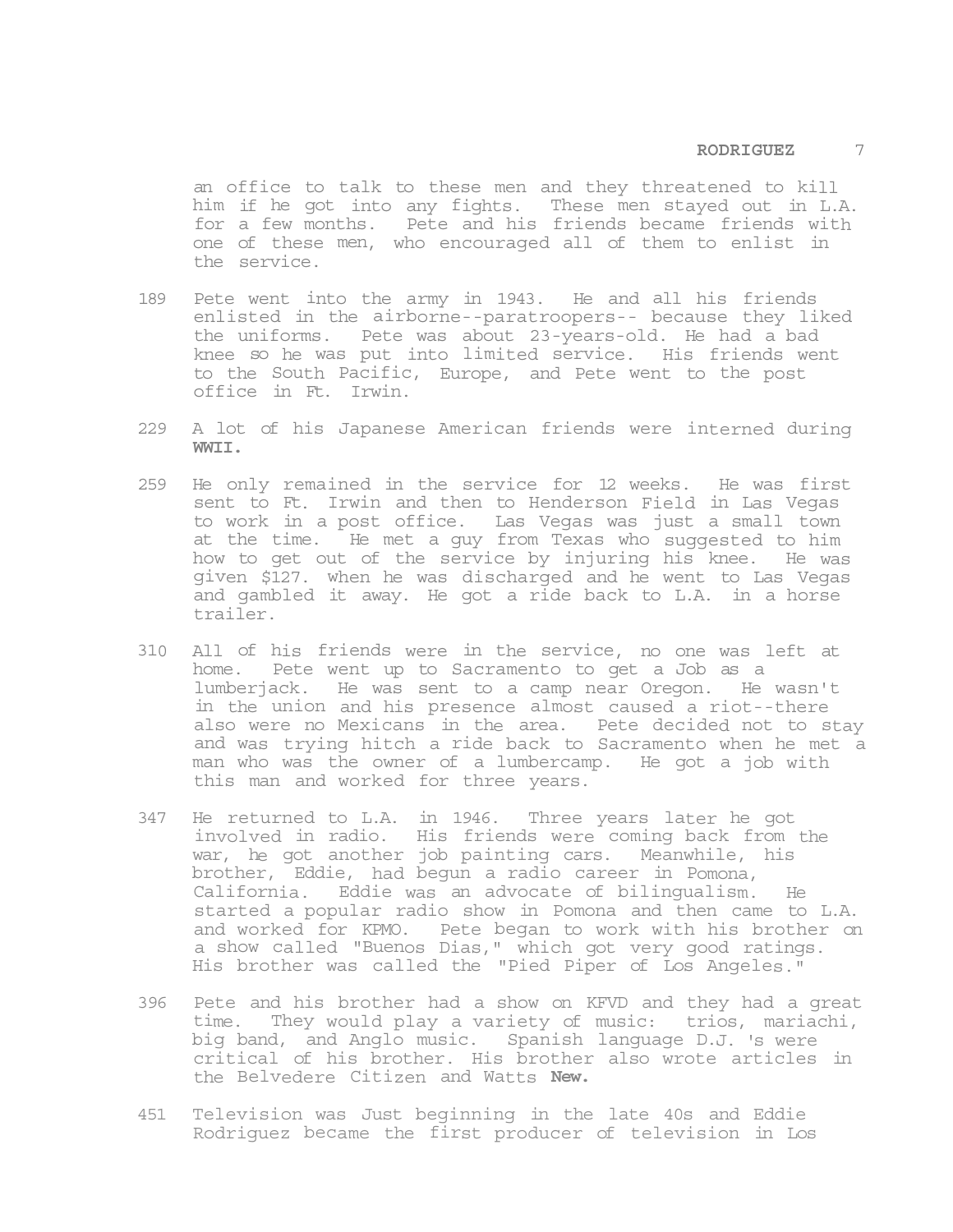### **RODRIGUEZ 8**

Angeles on KHJ-T.V.--the Spanish Theatre Hour. Then, Eddie got a program called "Momentos Allegres"--Happy moments, which was a Latin variety show. Eddie and Pete produced a highly rated show called "Fandango" on CBS, **KNX-T.V.** Their show battled ratings with Laurence Welk and The Lone Ranger. The program sponsor was Rheingold Beer. The Mexican community did not buy the product. Eddie was heartbroken by this and died.

- 520 Before Eddie died, he had been involved in making movies. Eddie's co-producer on the film "The Cadillac," asked Pete to work on it after Eddie died. The film was shot in Dominguez Hills and El Monte, and was nominated for an Academy Award.
- 568 The same producer got Pete involved in another movie, "The Legend of Jimmy Blue Eyes," which also was nominated for an Academy Award. He didn't stay in the film industry because it is such a phony business. He received offers to continue Eddie's career in radio because he felt it wasn't his field.
- 605 In the 1960s, he joined an organization called "Justicia **<sup>11</sup> - -** Justice for Chicanos in the motion picture industry. He became a radical during these years. Ray Andrade, the founder and leader of the organization, was a highly medalled Vietnam veteran. Latinos were the most decorated soldiers in **WWII** and Vietnam, although the media never reflects this. Ray Andrade formed Justicia to combat images of Latinos in the media. Andrade had been hired as a technical advisor for the John Wayne movie "Green Berets" and had been disgusted with the environment.
- 710 Justicia confronted all of the major television studios and industry guilds through the 1960s. They demanded an end to stereotypes of Mexicans in Hollywood.
- 728 End of **SIDE** B, **TAPE 1**

# SIDE **A, TAPE** 2

- 000 Silence
- 001 (repeat of 710 from previous tape) Justicia demanded an end to stereotypes of Mexican in Hollywood. They also demanded that Hollywood provide meaningful parts to Mexican Americans actors and to hire Mexican Americans for support staff. This is one reason Pete got his job at ABC.
- 012 They tried to win their demands through threats and boycotts.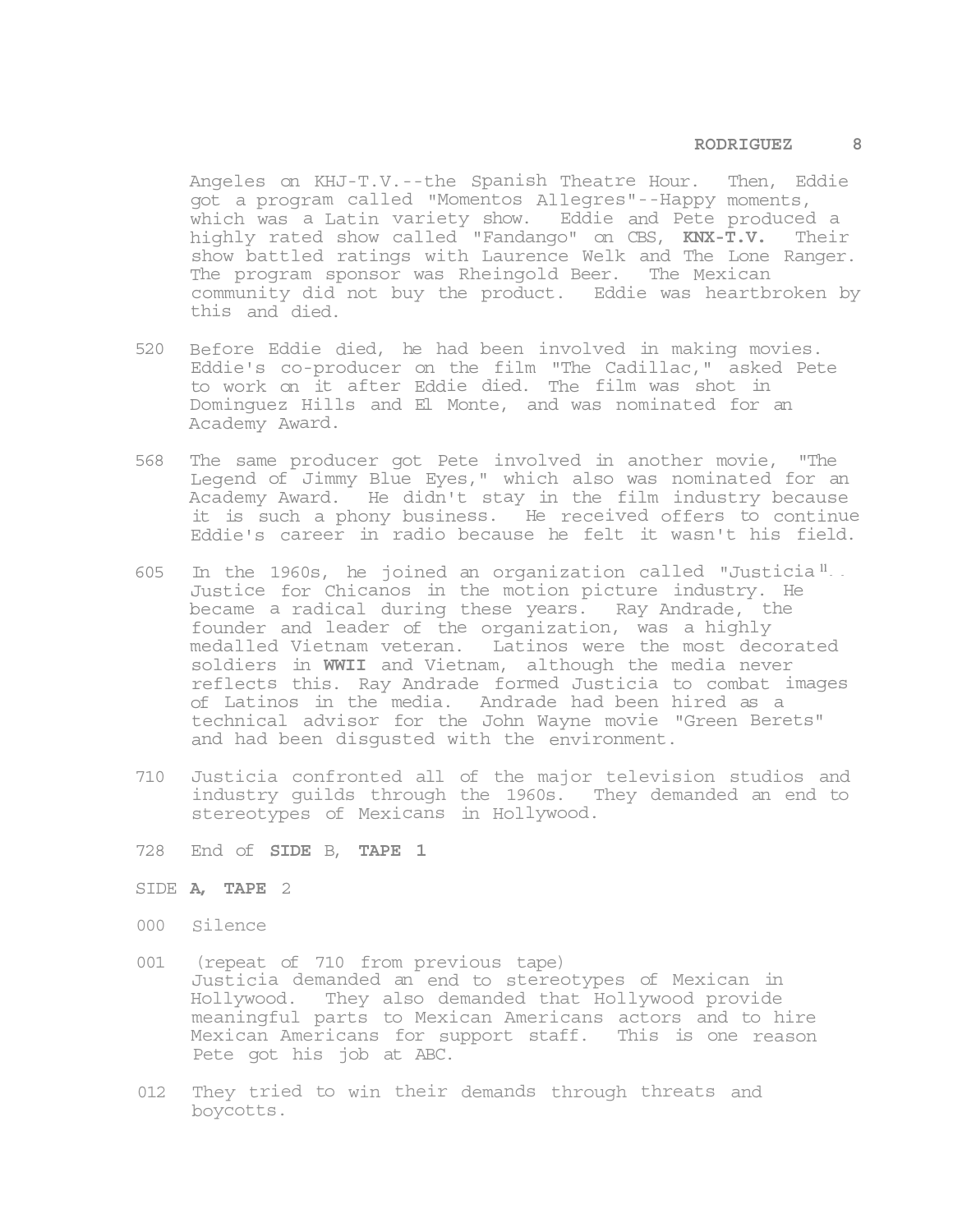- 017 There was an organization called "Nosotros" that was an organization of Hispanic Hollywood actors. Pete met Ray Andrade at a meeting where Nosotros was giving a presentation. Ricardo Montalban gives a speech about Nosotros. Ray Andrade confronts Montalban and criticizes him for acting as if he were the spokesman for the Chicano community. Pete was impressed by Ray and went to meet him. Eventually, Pete became chairman of the board of Justicia.
- 060 They went to all the directors to make their demands. They had a meeting with the Hollywood Director and Producer Guild to protest a Peckinpah movie. An argument ensues and Ray confronts Charleton Heston and Clint Eastwood.
- 140 Justicia lasted until 1973 when police raided the office on Huntington Avenue and confiscated Ray's papers. Ray had gotten too strong and people were listening to him. Pete got his job at ABC because Justicia had met with the ABC people from New York in L.A.--they had presented a list of demands, one of which was to hire a Community Affairs Director to oversee the needs of the community.
- 163 Pete met his wife in 1947 when he returned from northern California. He met her at a football game where he was playing against her boyfriend. They met in April and married in November. They lived **with** her parents in Maravilla--on Gleason and Eastern. They have three children--two daughters and one son.
- 178 At ABC, Pete was involved in any issues that had to do with Mexicans or Chicanos.
- 189 Eddie Rodriguez was the first person to broadcast the Rose Parade bilingually--and in Spanish--on Channel 9 in 1954- 1955. Pete and Eddie broadcast four Rose Parades.
- 203 Reflection on degree of success of work that was done in the 1960s. Ultimately, feels that it is hard to accomplish much because of the amount of power held by those in leadership. Television was taken over by business people in the late 1970s--they don't care about the community or different ethnic groups.
- 226 Changes that have occurred in Los Angeles. The city has grown a lot and there are a lot more immigrants coming to the city. He doesn't consider himself an immigrant--he is a migrant: He came to occupied Mexico. He is very proud to be an American, though he may be critical of some of the things that are done in this country. The city is too confusing, big, and smoggy now. He feels that some of the new immigrants' customs have disrupted some of the things that he and his colleagues tried to combat. He doesn't feel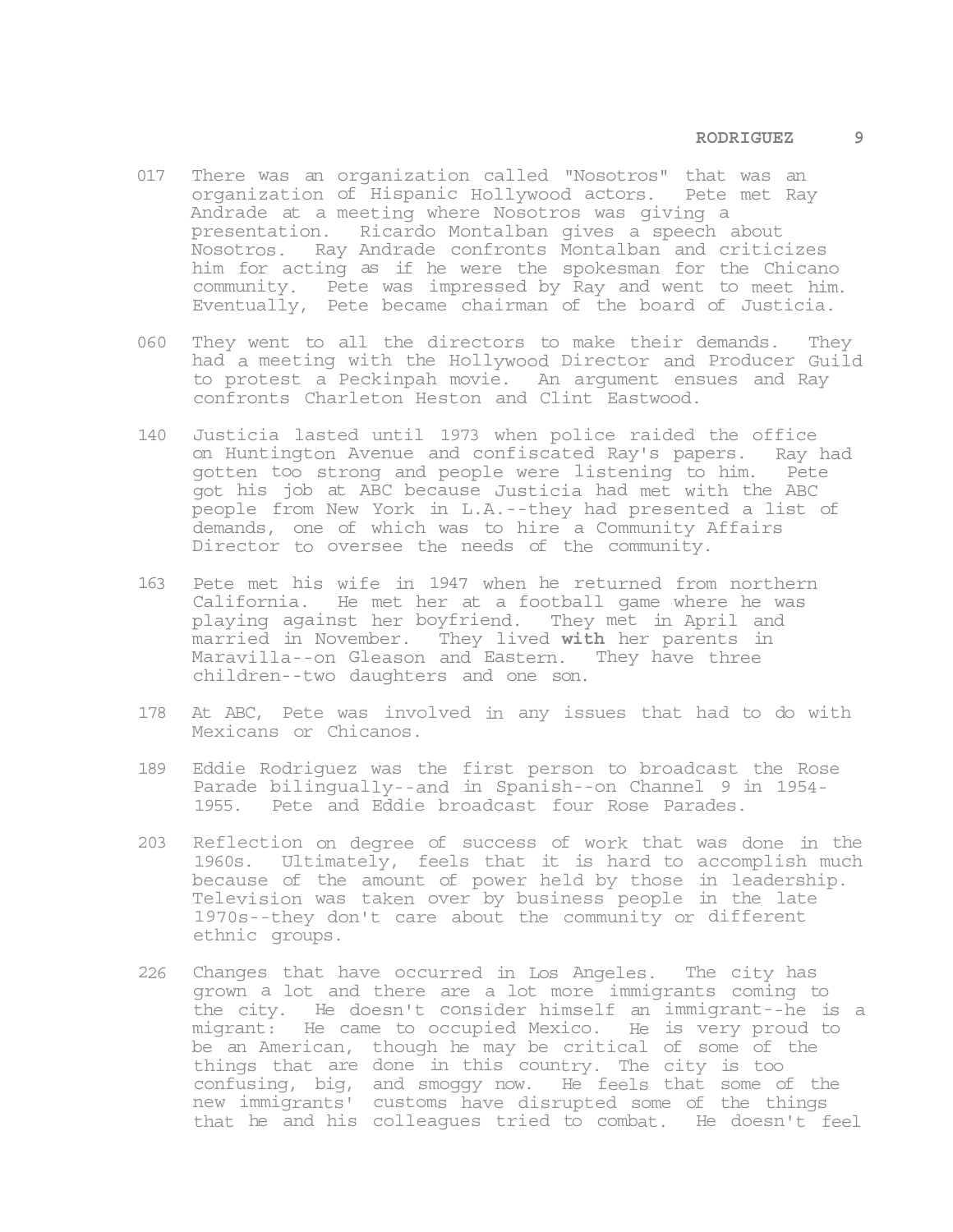as safe going out in the city at night.

306 End of **Interview**  Remainder of tape **is blank**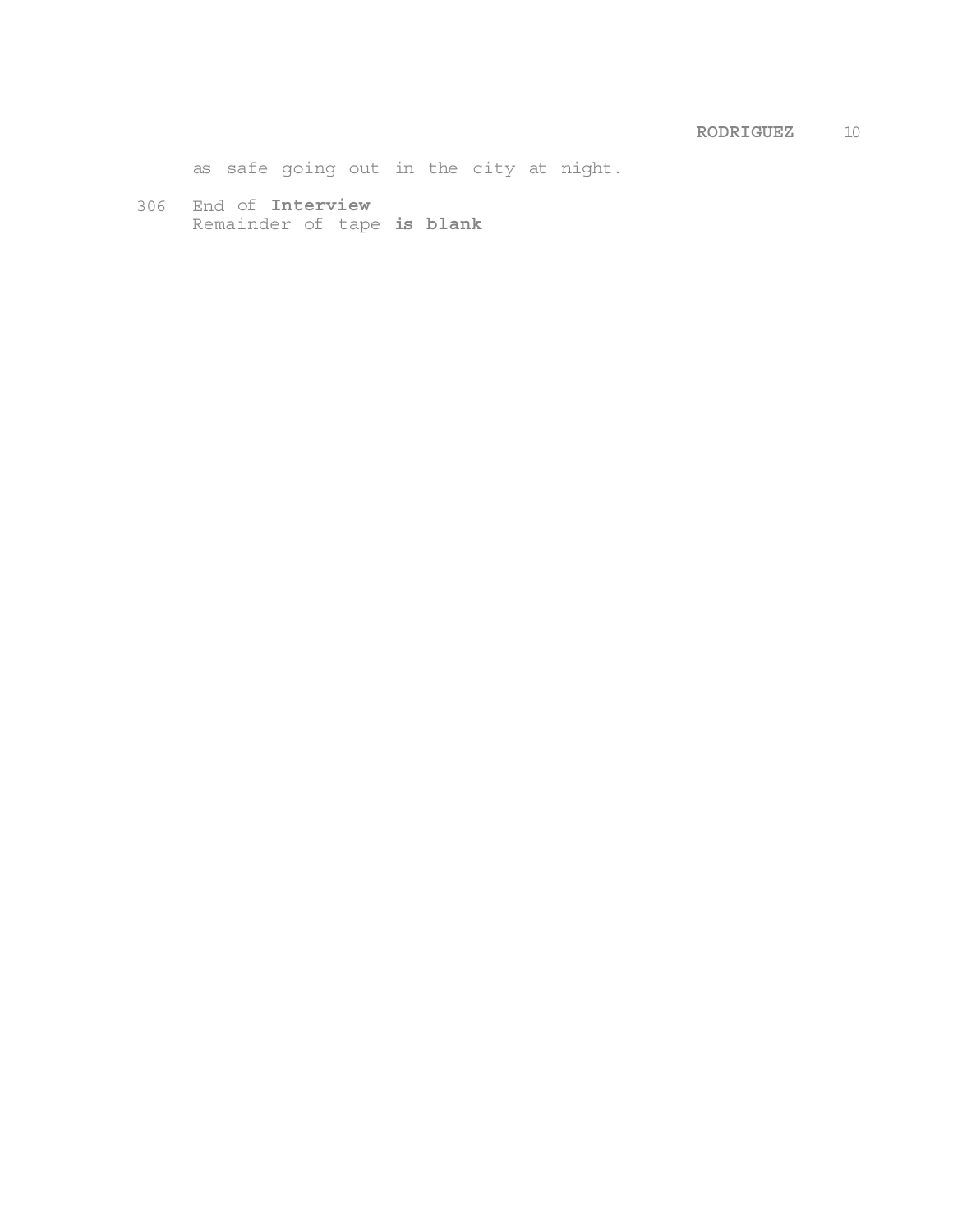# LOS ANGELES PUBLIC LIBRARY SHADES OF L.A. INTERVIEW PROJECT TRANSCRIBED EXCERPTS

Accession#:

INTERVIEWEE: PETE RODRIGUEZ INTERVIEWER: SOJIN KIM DATE OF INTERVIEW: 8/4/94 LOCATION: EAST LOS ANGELES, CALIFORNIA ETHNICITY: MEXICAN AMERICAN/CHICANO OTHERS PRESENT: NONE TRANSCRIBER: SOJIN KIM

**INTERVIEW NUMBER: SH-NUMBER OF DAT TAPES: 1 NUMBER OF CASSETTE TAPES: 2** 

**K: Kirn**  R: Rodriguez

These excerpts have been selected for the purposes and use of the Los Angeles Public Library Photo Collection. They represent only small portions of the tape recorded interviews available for public use. Researchers are advised to refer to the actual tape recorded interviews.

Note: Interviews were recorded on DAT (Digital Audio Tape) and transferred to standard cassette tape for transcribing and listening purposes. The three digit numbers are indexed from the cassette recording and not the original DAT recording. These numbers may be used as a guide for locating indexed information on the cassette tapes. In some cases, the numbers on the transcript may not correspond exactly to the counter readings on the cassette player.

### **SIDE A, TAPE 1**

000 Silence

002 Introduction

R: 003 I was born in Sonora, Mexico. I was born in Cananea; it's a mining town--copper mining town--in the mountains of Sonora. And I was born in 1919, and we came to Los Angeles in 1923. And I didn't know this but I guess we were political refugees because my father was very much involved in the Revolution--1910 Revolution of Mexico. And he was exiled from Mexico to the United States. I didn't know that at four-yearsold. But we came in through Douglas, Arizona.

012 Description of a photograph of Pete and his brother Eddie in navy outfits that his mother sewed for them--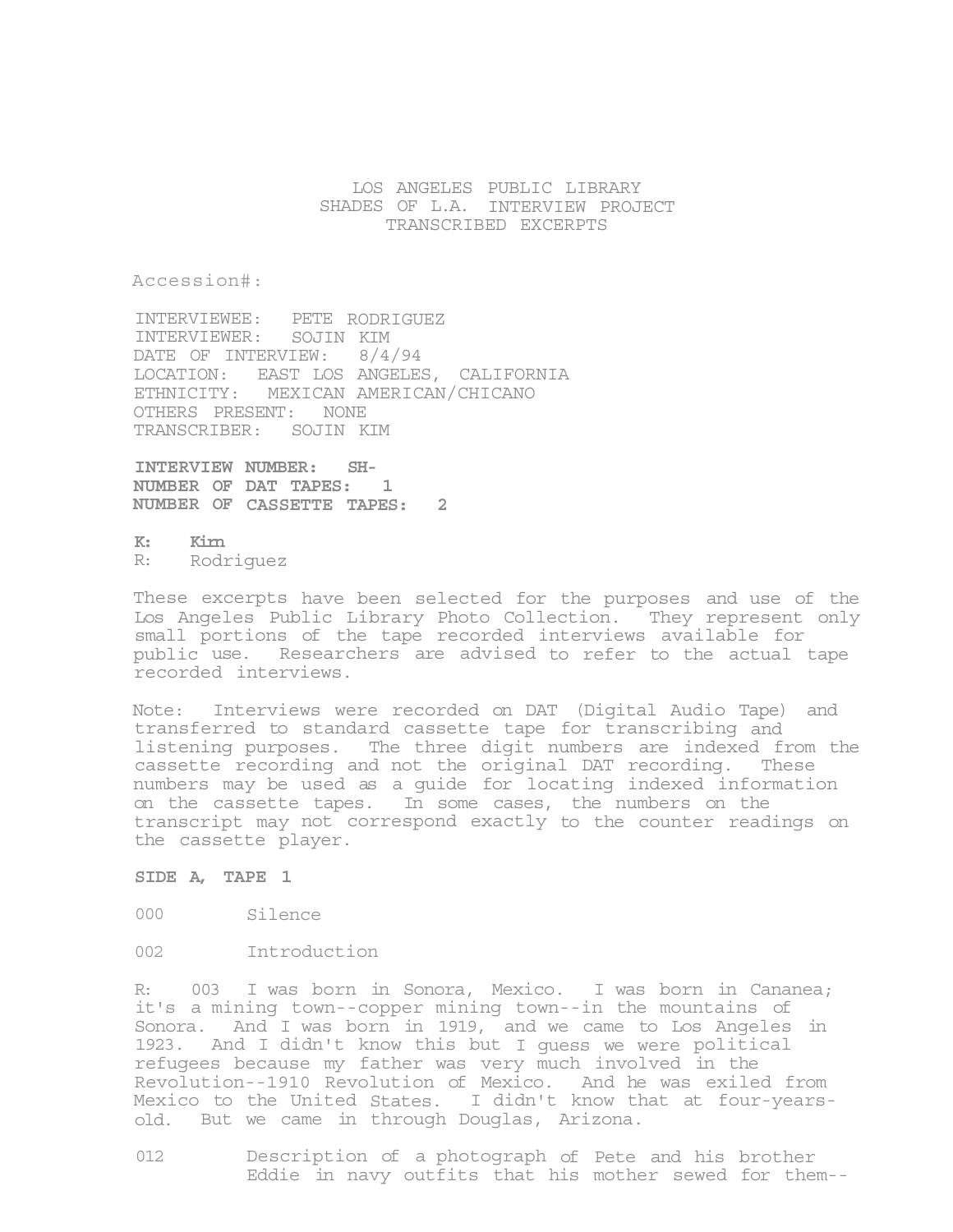picture taken in Douglas, Arizona.

018 Crossed the border from Agua Prieta, Sonora into the United States through Douglas, Arizona in 1923. His oldest brother Eddie was a pioneer in bilingual broadcasting in Los Angeles.

R: 024 We were all born in Sonora--Sonora, Mexico.

K: And who were your parents?

R: My father was Pedro--that's who I am named after--Pedro Rodriguez. And my mother was Teresa Acosta. My father was a Yaqui Indian and my mother was a Mayo Indian from Sonora--not a Maya, a Mayo--M-A-Y-O. And those are my parents.

K: 030 And what did they do when they were in Mexico?

R: My father was in mining. My family, as I understand it, were all miners. A few farmers here and there, but mostly mining. Then my father got involved very much in the revolution with the Obregon people, who became president of Mexico, and de la Huerta--they both became presidents of Mexico and my father was involved with them.

K: Do you know what he was doing with them?

R: Well, he was actually a labor organizer in Mexico. Because the United States and a lot of foreign investments were in Sonora because of the rich copper and gold and farming. I'm sure you've heard of the Guggenheims and--I forget their names--the Chandlers, and all these big United states, rich landowners owned most of the land and all the business in Mexico--in Sonora at least, you know, the border states. And so they were farmers too. Farmers and miners.

K: 048 O.K., and then you came to the United States in what year?

R: In 1923.

**K:** And the circumstances were political--

R: --well, I didn't know that but in doing some of the research d background on my family--yes, my father was exiled, as I told you, on account of the revolution and his part in it. And we came to join him in Los Angeles in 1923.

**K:** And what neighborhood did you come to in Los Angeles?

R: we moved into the old Sonoratown, which is around Macy and Olvera street. Los Angeles was a small, little--well, it wasn't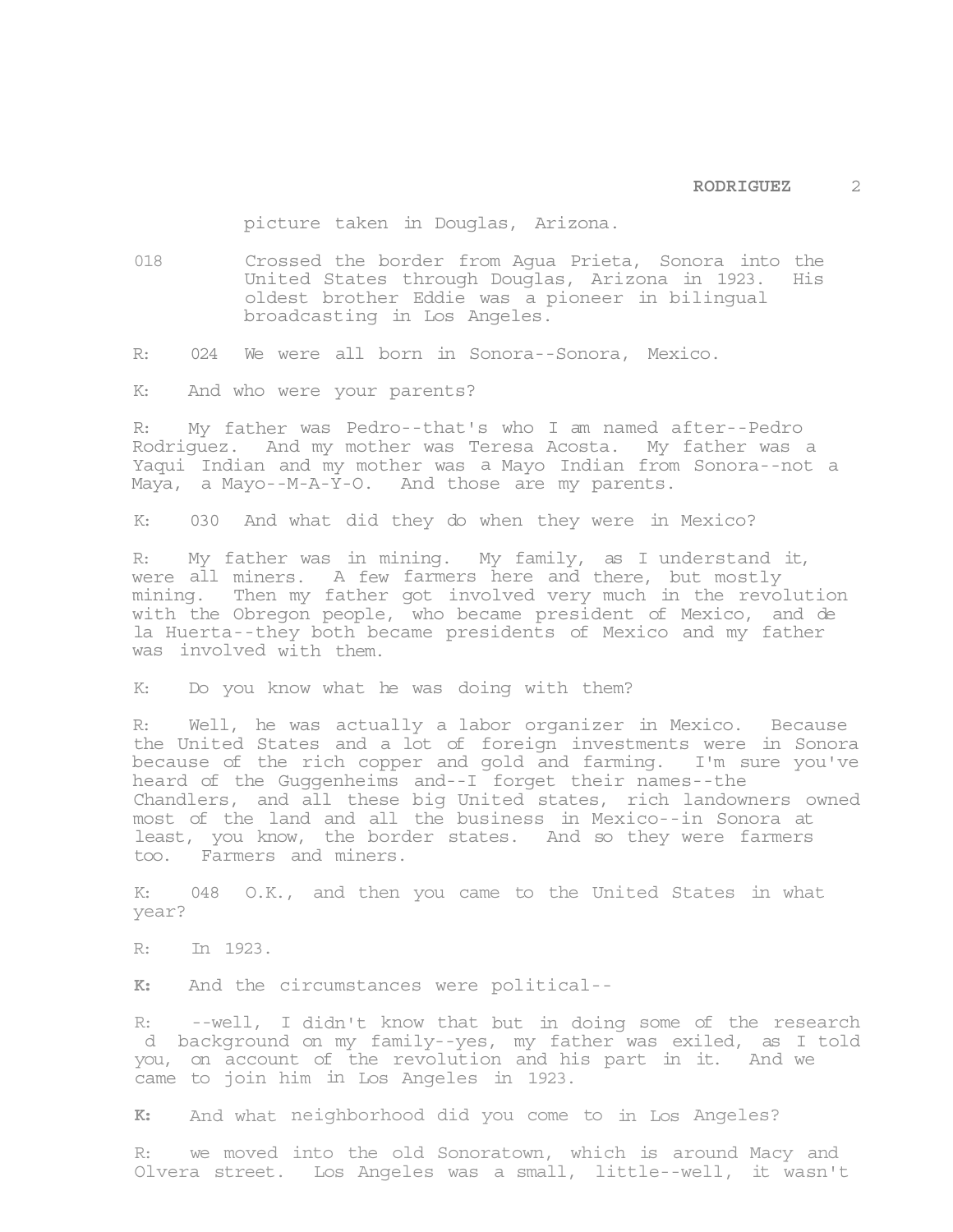#### **RODRIGUEZ 3**

small--to me it was huge. But, in relationship to the way it is now, it used to be a very small city. And there were a lot of Chinese around Chinatown. And La Placita, what they call The Plaza, there was a concentration--they call it Sonoratown because there were a lot of people from Sonora that came to California, and to Los Angeles specifically. So that's why I call it Sonoratown. And we lived there in the Temple area. We lived on Macy and Ord, around there I think.

066 Then when the Mexican workers started migrating East of the river and to Belvedere and Boyle Heights, we came with that tide too. And I lived in the Flats; it was called the Russian Flats in those days.

K: Which area is that?

R: They call it "Aiso Pico" now--between 1st and 4th Street on Mission, Pecan Street, and all those up to Boyle Avenue. It was called the Flats.

- 074 A lot of people from Sonora were migrating to L.A. for work. His family had relatives in Sonoratown and then in Belvedere and Boyle Heights. They moved to the flats around 1924.
- 084 Impressions of Los Angeles when he moved here. He was 4-years-old and from the desert. They took the Sur Pacifico (Southern Pacific RR) from Arizona to Los Angeles--passed through Palm Springs, Imperial valley, Indio--he was amazed at the greenness of the state. He remembers horse-drawn street cars on Spring Street. They got off the train at the station on Alameda, and went to Ord and Spring to stay at a hotel. He remembers the tall buildings and seeing a lot of Chinese.
- 109 The family moved to Catalina in 1925 when his uncles got a Job building Avalon Bay. Catalina Island and Avalon Bay were built by Mexican labor. In the early 20s, Catalina was Just being built. A lot of Hollywood stars were there--the film industry was doing a lot of filming at the time on Catalina. He and his brother would watch the film crews, go fishing. They saw Oliver Hardy, Stan Laurel, Hoot Gibson, Tom Maynard.
- 134 His father returned to Mexico shortly after they arrived. He was part of the "Partido Liberal Nacional"--National Liberal Party, a radical party. He got involved with Ricardo Flores Magon--who had a paper called Regeneracion--Regeneration. He had opposed the Mexican government before the revolution and he had been living in Los Angeles. His father got involved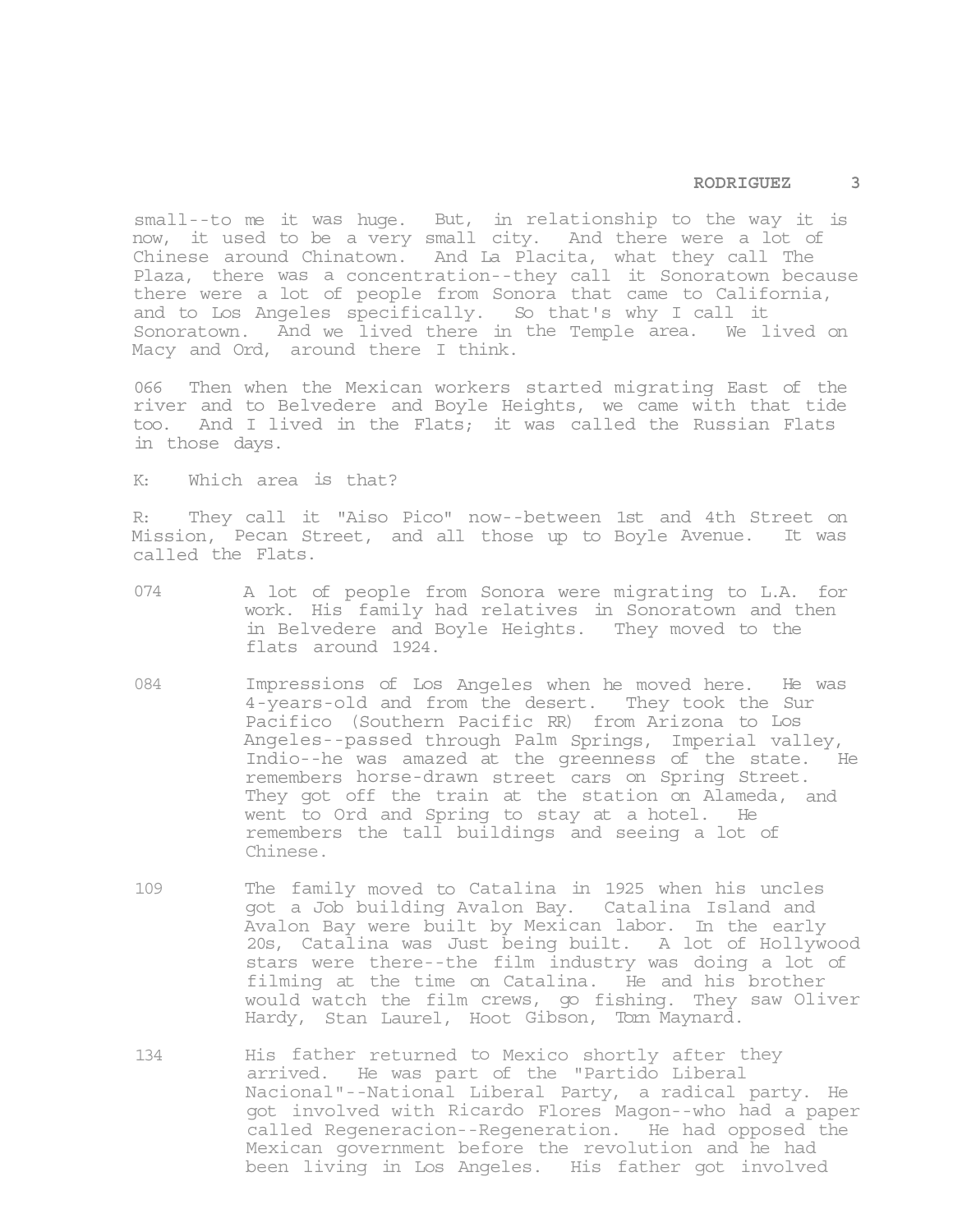with him and returned to Mexico.

- 148 His uncles had come from Mexico and joined his family in Los Angeles. They got jobs working in the shipyards in Wilmington and San Pedro Harbor, where they also lived for a while. Then, they got the Job on Catalina Island.
- 153 His mother was a seamtress. She worked for Mission Linen supply Company on 1st and Mission--this is why they moved to the Flats. When they were living on Catalina Island she didn't work.
- 160 started the 1st grade on Catalina Island. The school no longer exists; it's now a Baptist Church. His uncle was killed on Catalina Island after he went into a bar where Mexicans were not allowed. His other uncle returned to Mexico because he was tired of the prejudice and violence. Pete and his mother and his brother returned to Los Angeles.
- 187 They moved to Orange County. It was all farms and orange groves--no freeways, no houses, no Anaheim Hills. He remembers the smell of the orange groves and that there were a lot of Japanese farms. His family lived in a small town called Olive that no longer exists. There was a big reservoir, which was used to irrigate to the Santa Ana Valley.
- 201 He became "a Mexican Huckleberry Finn." He didn't like school. He didn't understand what was going on so he would try to avoid it. He would fish all day in the reservoir--he became friends with the caretaker. He lived in Olive from age 9 to 12--1928-31 He would hunt in the hills with his slingshot. There were no grocery stores--if you wanted eggs, you went to the hen house; if you wanted milk, you milked the cows.
- 221 The Depression hit in 1929 and his family was living in Olive. He was having such a good time in Olive, he didn't realize he was poor. He didn't wear shoes--his feet were so calloused from walking around, he once stepped on a burning cigar and didn't notice.
- 235 His brother liked school--he was the smart one. Pete didn't get into school until he was in Junior High. In grammar school, he couldn't understand what was being said in school because they didn't want people to speak Spanish. Teachers would get mad when he didn't understand them. He wouldn't go to school but he still got graduated from school in Olive. His mother bought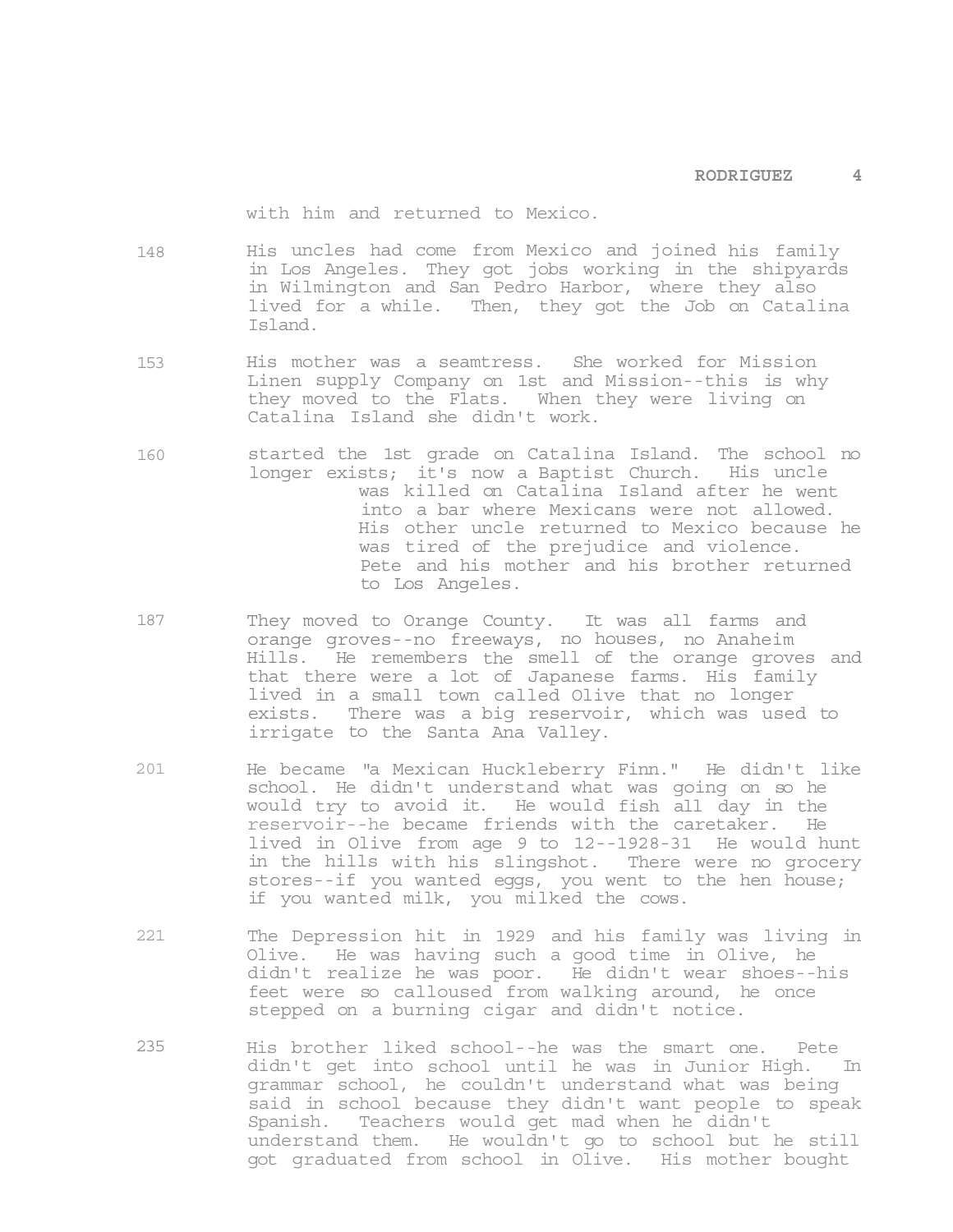# **RODRIGUEZ** 5

him a pair of shoes to graduate in. He was embarrassed by the shoes and all the kids teased him because of the shoes. He recently went back to the area to research the town and he met a woman who went to Olive grammar school at the same time that he was there.

- 262 He used to fool his mother and not go to school. He used to warn his brother not to tell his mother--his brother was more studious. He had two dogs that would go fishing with him. His dogs would be waiting for him when he would skip out of school.
- 273 It was wild country in those days. His son now lives in the Anaheim Hills. There was an old haunted flour mill in the area--now it's a historic landmark. The town was 6 blocks by 2 blocks in dimension.
- 303 on Catalina Island, the Mexican kids were separated from the Anglo kids in school. In Olive, the schools weren't segregated but you couldn't speak Spanish. He remembers being hit on the hands for not understanding what was being said.
- 332 His father would go back and forth and spend time with his family. He took the family to Olive. His other uncle had returned to Mexico after the other uncle was killed. His father stayed with them about a year before he left again.
- 345 Returned to Los Angeles in 1931. They moved to Boyle Heights on city Terrace. The neighborhood was primarily Jewish and affluent. Could see all of downtown and Griffith Park. They used to have car races at Ascot Speedway, near where the General Hospital is. They would sit up in the hills and watch the races. There weren't any freeways. The affluent people built beautiful homes. There was an all Mexican section, but there were also a lot of Japanese, Blacks, Russians. Housing segregation wasn't really forced, but people tended to group together residentially.

K: 373 Was there much interaction between the different groups?

R: Yeah, oh yeah. I grew up on Soto Street and Brooklyn Avenue there with Russians. They used to call me "Rodriguezov," can you believe that? Because I used to hang around with a lot of Russians, you know, when I went to--and Armenians--when I went to Stevenson.

K: That's a junior high?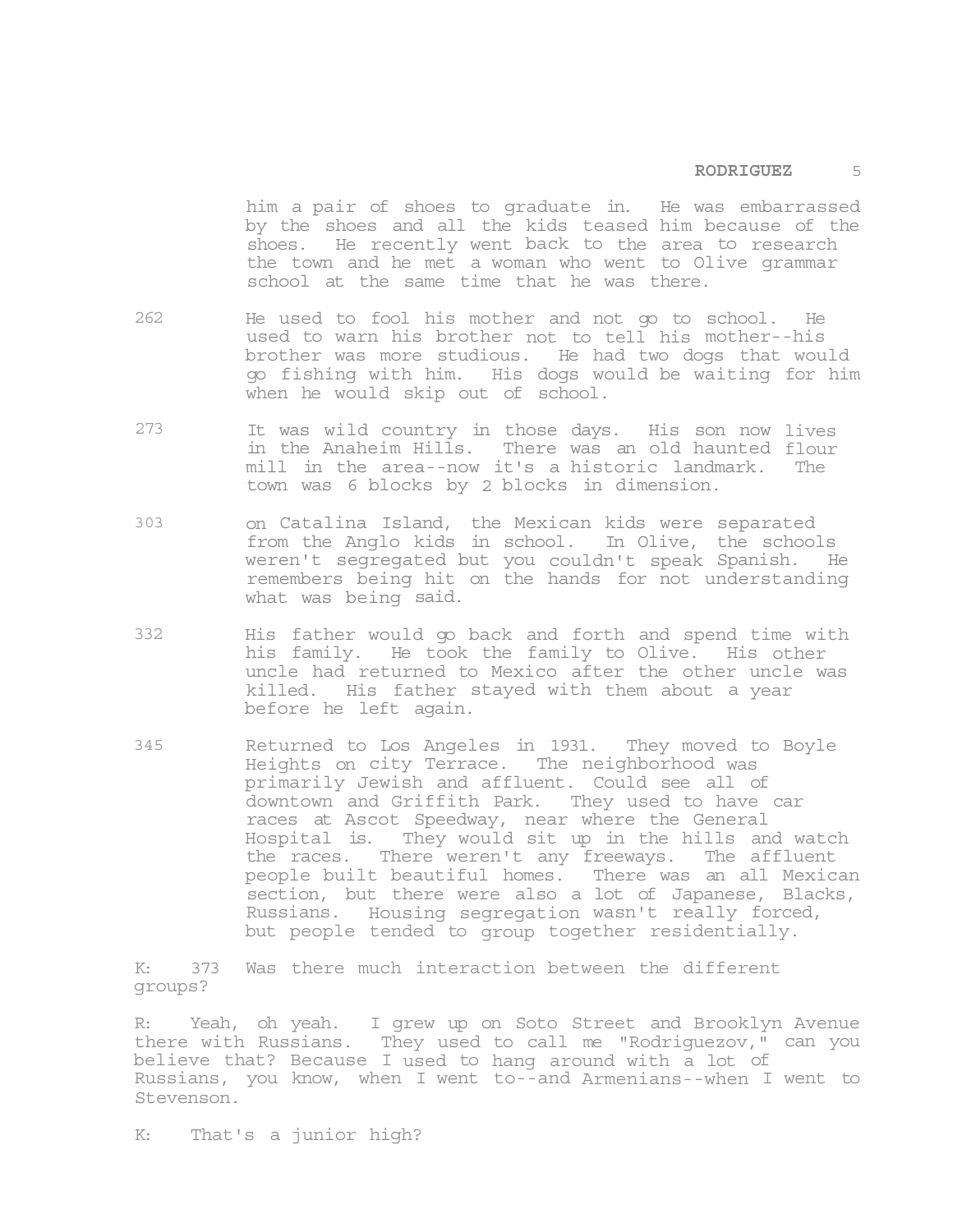#### **RODRIGUEZ 6**

R: Junior high. Junior high. And then to Roosevelt--used to call it "Jewsavelt"; there were so many Jewish people. Great friends, great people to me. I was drinking tea and eating bagels when I was 14-15 years old at canters and Ratner"s Bakery, you know. we used to go have bagels and cream pies.

K: Is that Canters in the Fairfax?

R: Canters was started right here on here on Brooklyn and Soto and then they moved when the Jewish people went to West L.A., the Fairfax area and left City Terrace. Then, the Mexican people started moving into these areas.

- 401 Didn't go too far out of the neighborhood at that time. Later in the 1940s during the war and the big band area, they went out more. He jokes that it took him nineteen years to cross Main Street.
- **410** They used to go to the San Gabriel river in South San Gabriel to swim. The L.A. river was pretty big in those days before the concrete flood control was put in. They used to wade in the river. They would go to Lincoln Heights and go buy wine with the Italian guys after playing ball. They were very athletic: they played softball, baseball. He played football at Roosevelt with a lot of Japanese, Russian, and Jewish guys--they were city Champs in 1933. They kids from different ethnic groups would "razz" one another--but it wasn't as racist as it is now.
- **438** In high school, he formed a club with some friends called the Fresno Athletic Club. He was president for four years.
- **444** During the Depression years, he realized how much graft and dishonesty there was in City Hall. When he lived on Orme in high school, a bomb went off nearby; a car belonging to a friend of the mayor's was blown up. It was the gangster days--gangsterism was rampant throughout the country, especially on the East Coast. But it was also present in East L.A.--mostly among the Jewish population.
- **480** They used to go to the movies a lot. They were influenced by the characters like James Cagney that they saw in the movies. They would see guys come out of nowhere and become rich. They learned a bit about the free enterprise system in the U.S. The Mexican areas were called "Colonias"--colonies. He and his friends learned how to band together and control certain corners to sell papers, shine shoes. They would go the Crystal and Jewel movie theatres on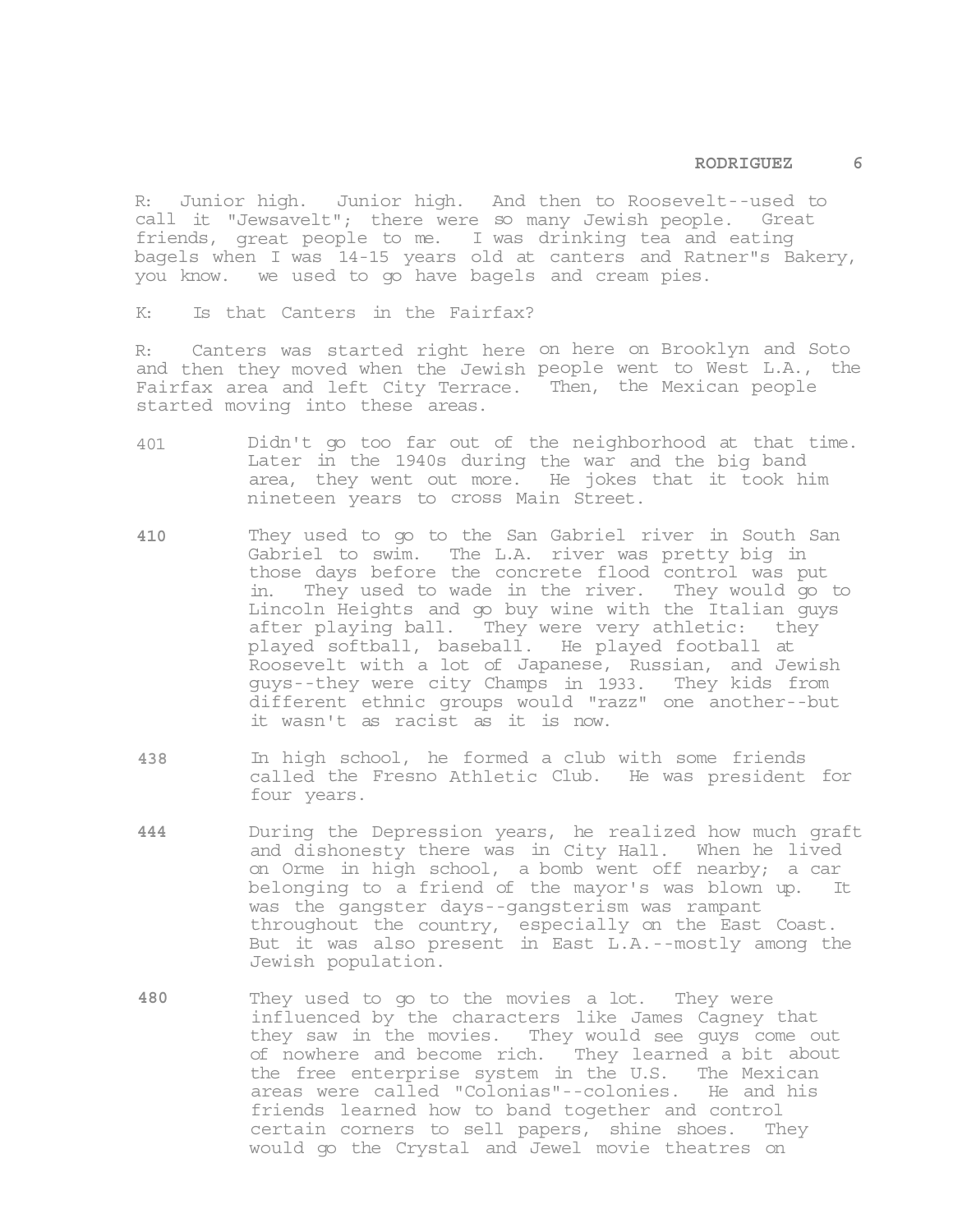Whittier. There was also a big vaudeville theatre on Ford and Whittier that they would go to. Remembers the silent movies--their mother would give them 15 cents and they would go the movie, buy candy and soda, and still have money left over.

534 He and his friends also hung around at Evergreen Playground and Fresno Playground--on Fresno near Olympic. His mother didn't like that he shined shoes across the street and he became friendly with people his mother didn't like--The Evergreen Knights, who had a bad reputation. He played football, baseball, basketball with them at the playground.

R: 555 There was a lot of blacks. There was a black colony right there on Evergreen and 1st, between Brooklyn and 3rd. There was a black colony and a lot of Japanese. You know I also learned how to do that ... what do they call that Japanese ... with the bamboos? I forgot the name of it? Now that you brought that up ... because I used to ...

K: Describe it?

R: I used to ... there's a church there right on Evergreen and Second, and I used to have a real good friend Cedric--I forget his last name. I remember Jack Kukuchi because I played football with him later on--big guy--we used to call him Jake. And they used to go and practice this Kendo or whatever it was with bamboos in this church, and put these masks on, you know? And I learned a little bit of that too. You see, I used to hang around with Japanese, with Russians, with blacks, and Mexicans. So you get pretty good education. I used to go to Jake"s house and eat. And then I had another friend Mike Yonai. I used to go there because he had a lot of turtles and had a beautiful garden in the back. used to be amazed at some of their houses that I went in. And the difference between the way they lived and the way we lived.

K: How was it different?

R: Oh, it was different. Mexican colonias, I was more comfortable in that atmosphere because it was just nothing but Mexicans and you see--what do you call these, nopales--cactuses. You see cactuses hanging and you see alleys and you see unpaved streets and little shacks here and there: It's a Mexican barrio. Then up on the top on Lorena Street and 4th, 5th, 6th, around there, you see Japanese homes real clean and neat, with neat gardens. It was different. And then the Russians: on Sunday they would dress up with all these--and we used to wonder why they went to church like that.

K: How did they dress up?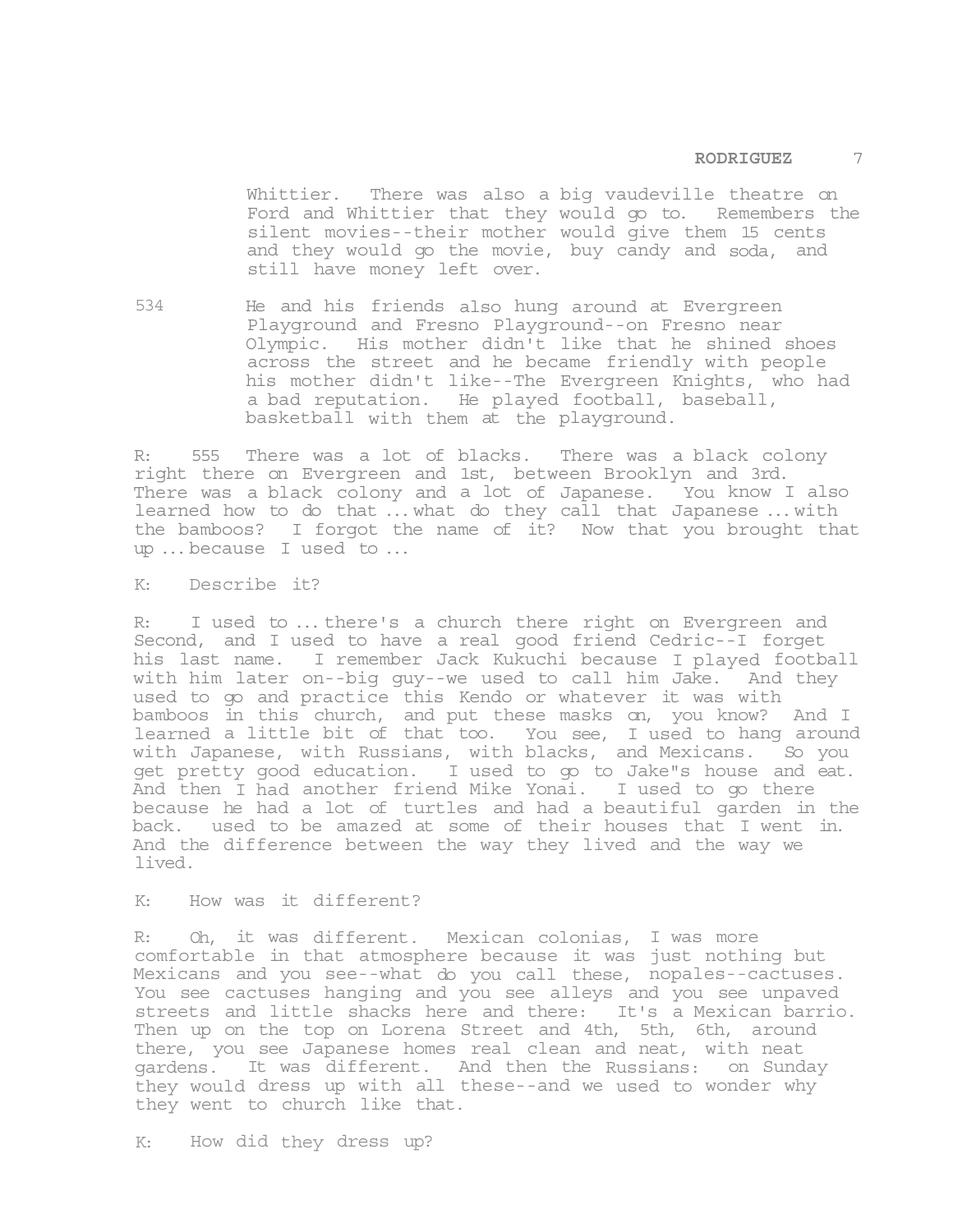R: In there white and long brocaded kind of stuff. Long dresses and it was just "why did these people dress like that?" You know, we couldn't understand why the Russians--but they were our friends, the sons of these people. Because there was a Russian church right on Lorena and 6th, an Orthodox, real Orthodox. And we used to live on the bottom; we used to call it "the gulley" down there, you know where 4th street is: The bridge and then Whittier over there. There's a ravine over there; we used to call it a gulley. There used to be kind of a little river going through there, a little creek. And it was just like a Mexican town, and we used to have rock fights with these Russian guys--friendly rock fights but they could get a little serious sometimes because we'd be down here and then they'd see us and we'd throw rocks at them just to---ah, kids, you know--and they'd throw them back and **we'd** have all these terrible rock fights on Sundays when they're going to church.

The Japanese guys were very, very quiet. They didn't get in too much--they just, they just would say "You guys are crazy. Leave us alone." But they were good atheletes. I'm telling you, we won a city champion at Roosevelt High School and there was seven Japanese on the team.

- 650 Pete didn't really get to play much football until his senior year because he had to work to help his mother- shining shoes, paper route.
- 676 His mother was working in the garment industry as a seamstress. She joined the union. The shops were slave shops. His mother would work all day long in the shops, feed her kids, and then go over to City Terrace and Boyle Heights to wash and iron for the ricos--the rich people. Sometimes, Pete would go with her to clean houses on the weekend. His mother had to work hard because it was the depression time and she was all alone.
- 730 End of **SIDE A, TAPE** 1
- **SIDE** B, **TAPE** 1
- 000 Silence
- 002 They always rented their home because his mother was never able to buy a house.
- 003 He used to shine shoes on the corners of 1st and Rowan Streets, 1st and Soto Streets, Whittier and Euclid. When he was 14-years-old he talked a man next to the fire station on Whittier and Eucild into letting him put a shoe shine stand there. The YMCA was across the street and there were drug stores and bakeries also in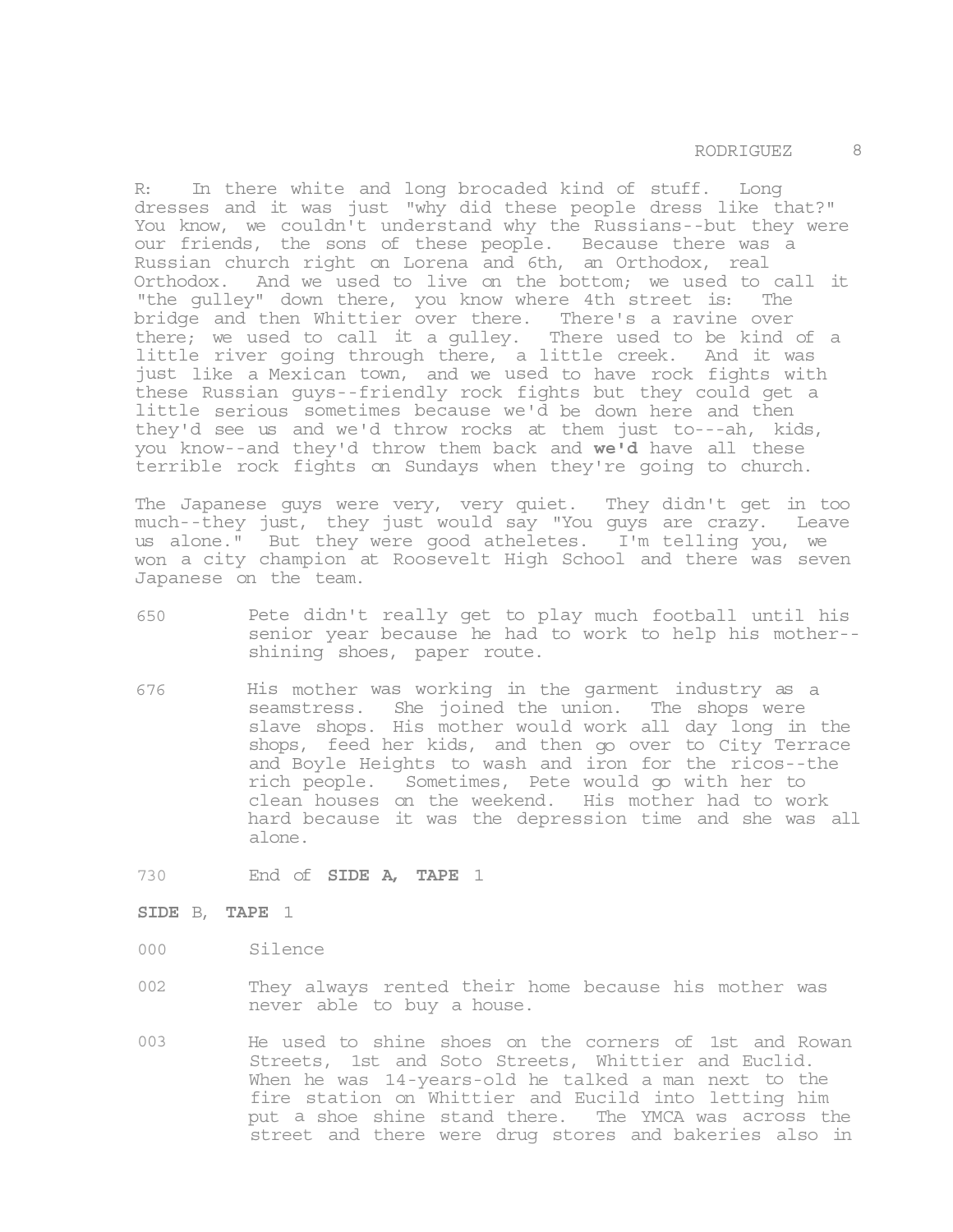the area--all the people in the area became his customers. He would make \$1.50-\$2.00 on weekends--he would keep 50 cents and give the rest to his mother. This was a lot of money then. on Sundays he would deliver the Herald Examiner.

- 020 He had started shining shoes when he was 10-years-old and still living in Olive. He would go to the pool hall and shine shoes on Saturdays. He was friends with a neighbor's dog that was a mastiff and a good fighter. The guys at the pool hall would take Pete and his dog to Yuerba Linda, Fullerton, Placencia, Tusten, and fight the dog for money.
- 045 He graduated from high school 1937. Went to work learning how to paint cars in a body shop.

K: 063 You went into the service during **WWII?** 

R: Yeah.

K: Can you tell me about your experiences--well, first here, what happened when the war started--your memories of that?

R: 064 I remember just that we were having a ball at the time. I had good time all my young life. The Big Band era was around and we used to have these record dances at Fresno Playground, and at Evergreen, at State Playground. And people from all over different neighborhoods would come to these dances. And I became kind of a jitterbug. Yeah, 1939-40, with Benny Goodman and Artie Shaw and all these big band guys; Duke Ellington, and ... we were very influenced by black music in those days.

And I was having a ball when ... There's another thing that I'm not too proud of, we got a little wild. We got a little wild. It was during the beginning of what they call the Pachuco Era, Zoot-Suit Era, you know. My mother didn't like me to dress with those tight pants--she tore a couple of my pants. But we got a little wild. And it was the beginning of the gangs in East L.A. The reason I think ... because we were influenced, like I was telling you, by these gangsters, and also by these guys, what they call Pachucos--really they're people from El Paso--that's how we interpreted it. They came from El Paso to Los Angeles during the war to work--there was a lot of work in Los Angeles. And we were hicks, you know, here in L.A. compared to them. And they used to dress real sharp and have these zoot-suit and tailored clothes and dance real good. And you know, we got influenced by them. They used to talk real funny: what we call calo. And we learned how to imitate them, and we started to get a little out of hand. And we wre starting to get into some different fights with different neighborhoods.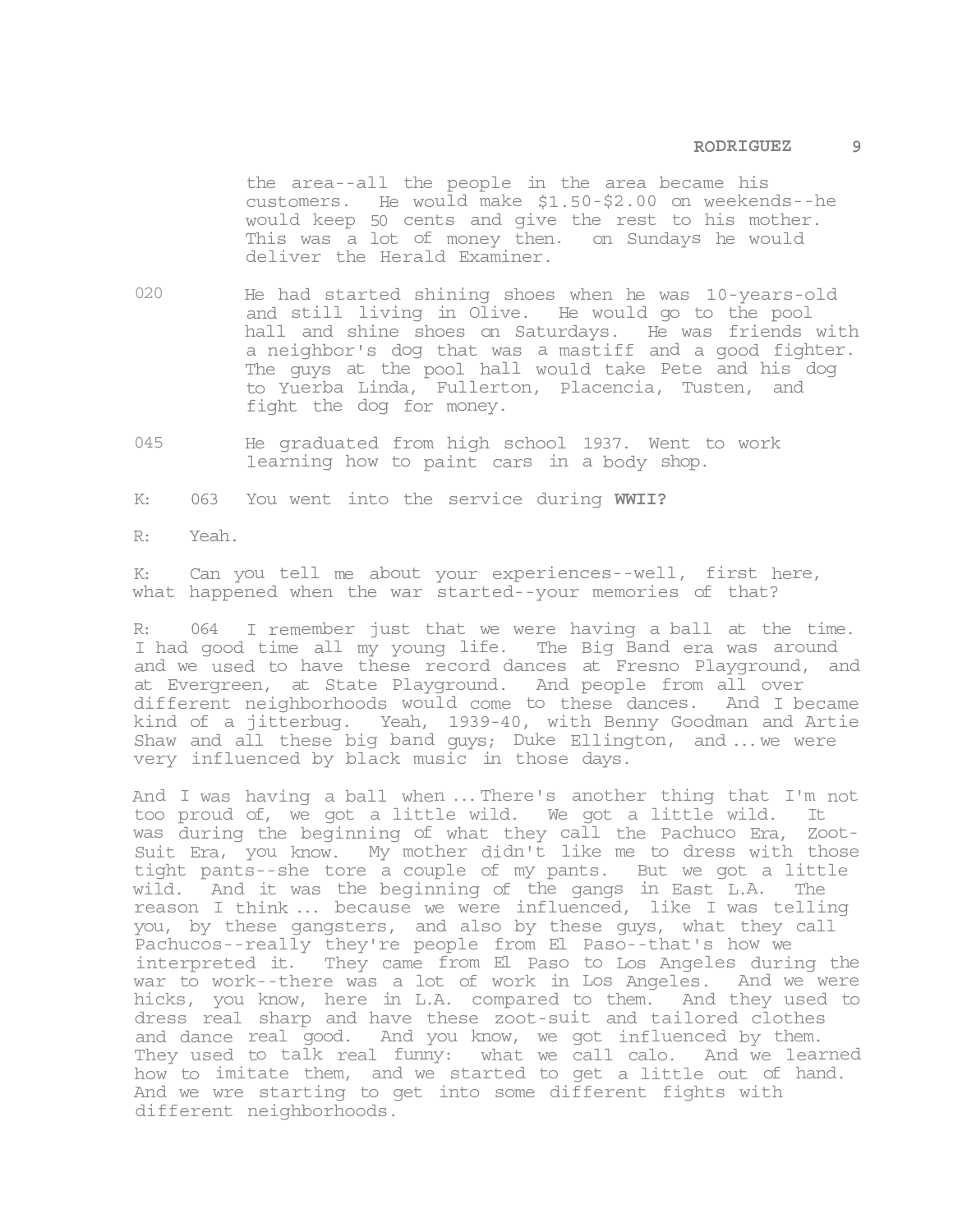094 see, East L.A. now they consider anywhere East L.A. East L.A. when I was born was from Main Street to Ford Boulevard. That's it. None of this El Sereno or--you know, it was just an area: Just Belvedere and Maravilla, they called it. And in those days it was kind of dangerous. You had to be careful going any place because if you were from East L.A. they used to, you know, try to fight with you, jump with you. So we started getting together and saying "well gee, we can't go anywhere because right away there's a fight, so let's band together and stick together." And that's the way it was.

K: Was it because of racism that people would--

R: No, it was among the Mexican people.

K: so if you were from East L.A., if you went anywhere--

R: --if we went anywhere--went to Lincoln Heights, say for instance, the guys from Lincoln Heights would get mad. If we went downtown, Alpine--they had a gang called Alpine. It was during the gang era. Well, gangs are bad now but in those days it was just fist fights and just, you know, young guys.

K: What was it about? Was it about neighborhood?

R: About neighborhoods, where you're from. You know, the way you danced, the way you dressed. And East L.A. had the reputation. Clanton too was a bad area. We couldn't go to the Shrine Auditorium or to dances over there because the guys from Clanton were there, and the guys from 38th. You know, the usual ... It was just the beginning of the gangs in the '30s.

K: And you think that started with those people who came from El Paso or that's more--

R: Well, they influenced us--

K: --the style--

R: They influenced our style of dress and our style of talking.

K: The neighborhoods were already tight.

R: They were already established and East L.A. had that reputation because--! don't know if you know but there was a lot- -in those days, boxing was very big. And most of the big name boxers came from East L.A. because of the situation, you know, the way of life. And we had a lot of great boxers and I guess these other neighborhoods would resent that. And we dressed a little different than they, and we danced a little better than most of them. And that used to cause conflict.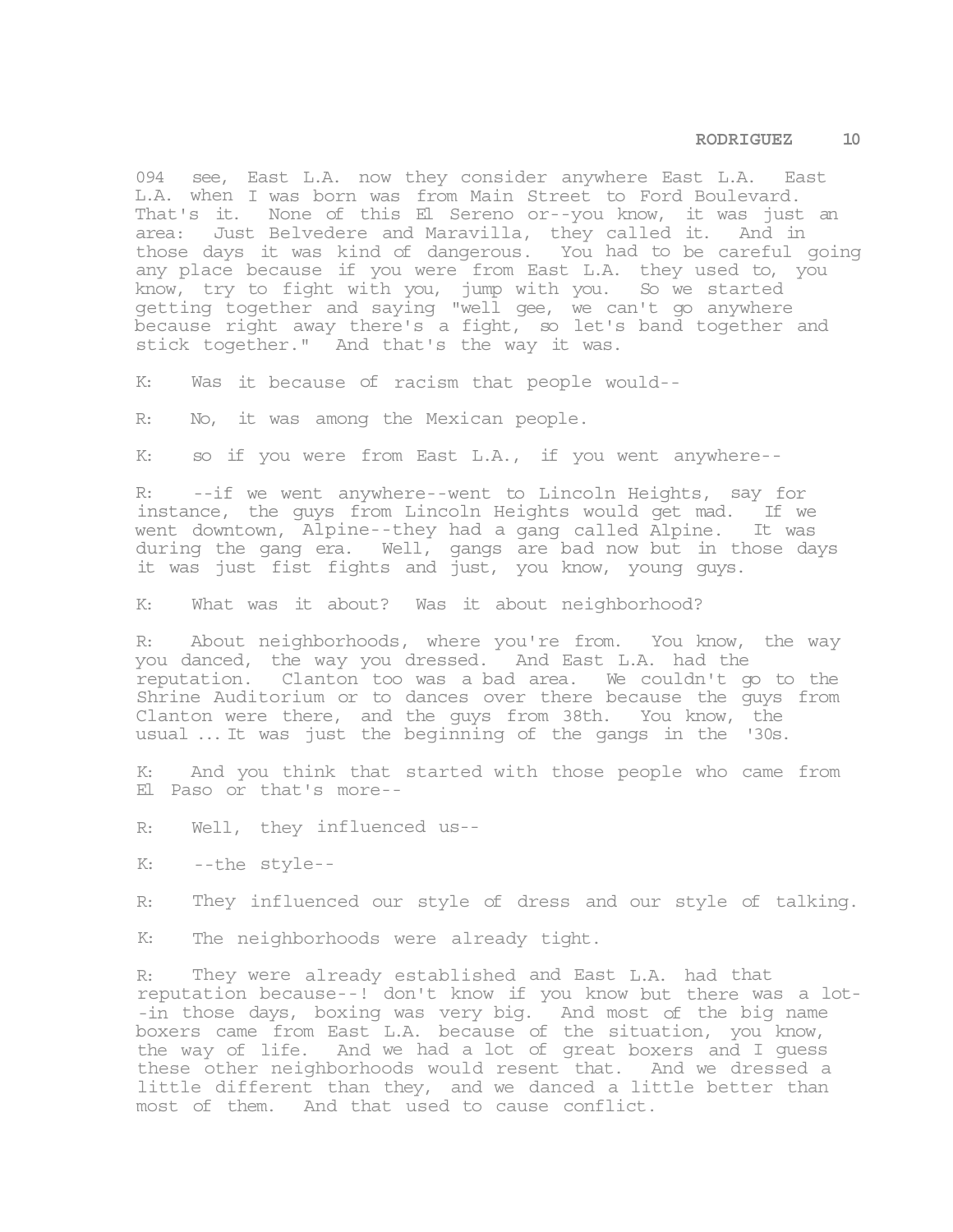131 Well, back to why I got into the service. We were at a dance. There had been a shooting at the Colliseum. I didn't know anything about it, but I went to this dance. They used to call it the Royal Palms. Big Bands used to go there.

#### K: Where is that?

R: Royal Palms Hotel. Around the West Lake area. And all of the neighborhoods used to go there. But I didn't know this. When I walked in that night, the owner says "Be careful tonight, don't get in a fight you guys because there's some guys here from back east, and they're going to arrest you." "Why?" He said "Well, just cool it. Don't get in a fight." That was the first night. The second Saturday, the same guy--the owner that used to make the dances--says "They're here. They want to talk to some of you guys. Cooperate with them, O.K." so I said "O.K." My name was on list that they had. They were from back--F.B.I. people, I guess, I don't know. I remember the guy's name. But anyway, I was about the fourth one called into this little office. And there was four goons in there--big guys, men, with guns. They were here to calm down the gang fights in L.A. And they were sent here--and this Bud Young, I'll never forget his name, Bud Young. When they called my name--well, a couple of my friends came out and said "Phew, take it easy tonight. Don't be getting into anything." I said "O.K. I don't know what's going on." They said "Well, you'll find out right now."

157 so, when I walked into this room, this Bud Young--huge guy, man. He's got arms a.bout this size [gesture), big hands, and he was sitting on top of this desk like this. And there were three other guys in the back, Just watching. And when I walked in he said "Your name's Pete?" I says "Yeah." "They call you gato?"-- Cat, you know, the guys used to call me gato and chino because I had these chinky eyes; and gato because they said I looked like a cat. And I says "Yeah, they call me gato." He says "I'm not going to fool around with you." He says "I'm going to get right straight to business." He says "I want to see how tough you are, how bad you are." I says "I don't know what you're talking about." "You know what I'm talking about. I want to see how bad you are. Just you and me, right now." And he had his coat off and his shirt sleeve, but he had his gun still there, you know. He says "Just you and me. Never mind these guys over in the back. Just you and me, we'll get in a fight right now, and I want to see how bad you are." I said "I don't know what you re talking about." He says "You know what I'm talking about." "No I don't know what you're talking about." "Yes you do." He says, "Well, let me tell you this. We're going to be here for about three months and you re going to see me. And if you get into any trouble or any fights, I'm going to come for you. I'm going to come for you and Im going to kill you. We have permission to kill you. That's why the guns. You understand that lingo?" You know, he talked to me straight and I said "wow." Scared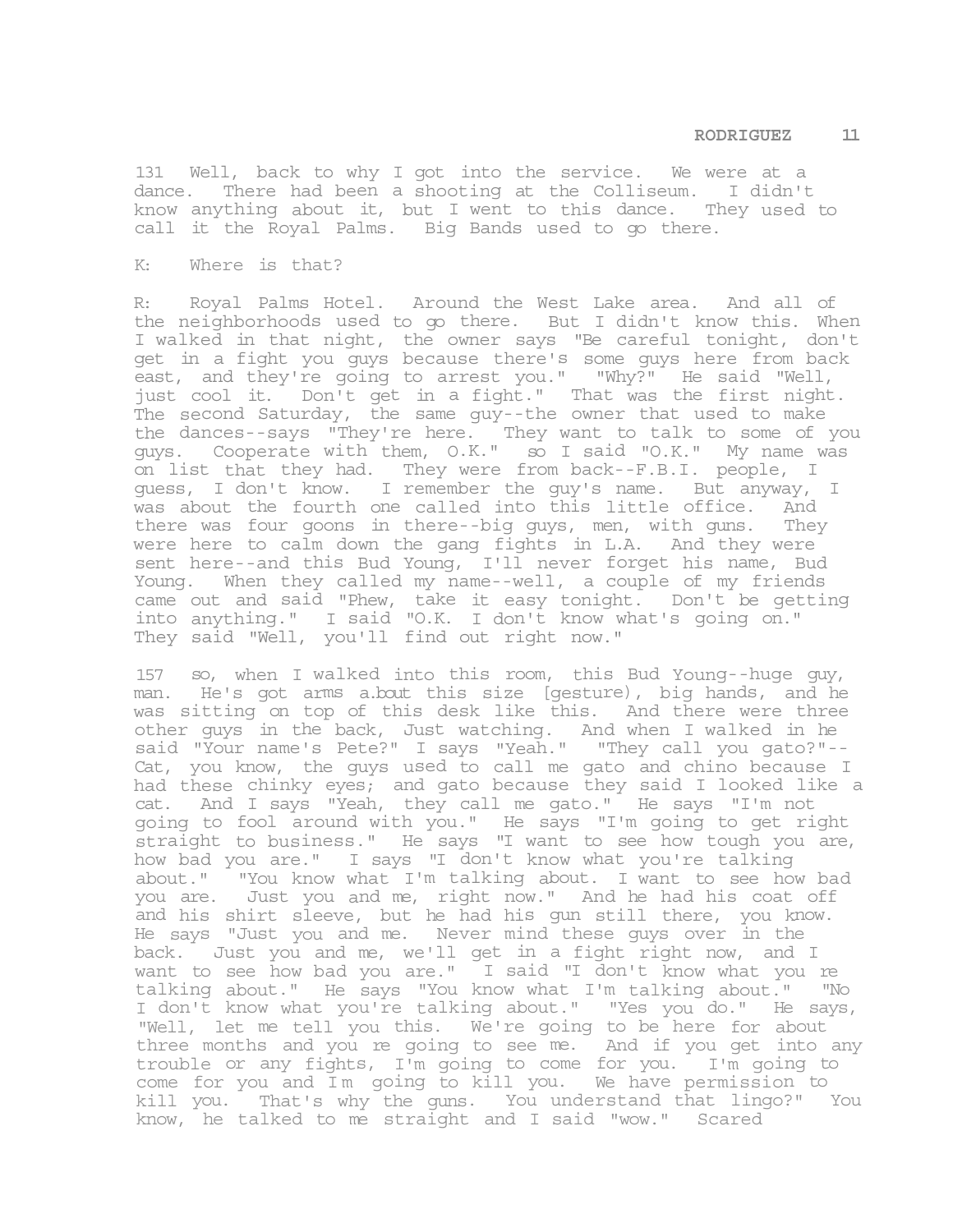straight, that's really what it was all about.

181 so he did hang around and he became friends with us. He used to come to the dances and buy us drinks and we'd buy him a drink. "Why don't you guys go into the service," he says, "That's the only way you're going to stop this. Go in the service. You're young and healthy all of you. Get out. The wars going on." And that's how I enlisted. Boy. I didn't wait to get drafted. With all this turmoil, I said "I better get out of here," you know.

K: Was this the army or the navy?

R: Army, I went into the army.

K: so what year did you go into the army?

R: In 1943.

K: so this is prior to the zoot suit riots then? What year would that have been?

R: No ... yeah, that was prior to the Zoot Suit Riots. Yeah, I wasn't here when this happened. Most of us did all Just go and say "The heck with it." And that busted up the gangs, really, for a while.

K: So it was a big enough problem that they sent someone out here to do that?

R: Yeah, government people. They were government--they were police, you could tell. They had badges, they had identification. And they were serious. They weren't fooling around. It was getting out of hand too much so they had to do something. I don't think anybody's ever talked about that.

- 203 Pete went into the army in 1943. He and all his friends enlisted in the airborne--paratroopers- because they liked the uniforms. Pete was about 23 years-old. He had a bad knee so he was put into limited service. His friends went to the south Pacific, Europe, and Pete went to the post office in Ft. Irwin.
- 229 A lot of his Japanese American friends were interned during **WWII.**
- 259 He only remained in the service for 12 weeks. He was first sent to Ft. Irwin and then to Henderson Field in Las Vegas to work in a post office. Las Vegas was just a small town at the time. He met a guy from Texas who suggested to him how to get out of the service by injuring his knee. He was given \$127. when he was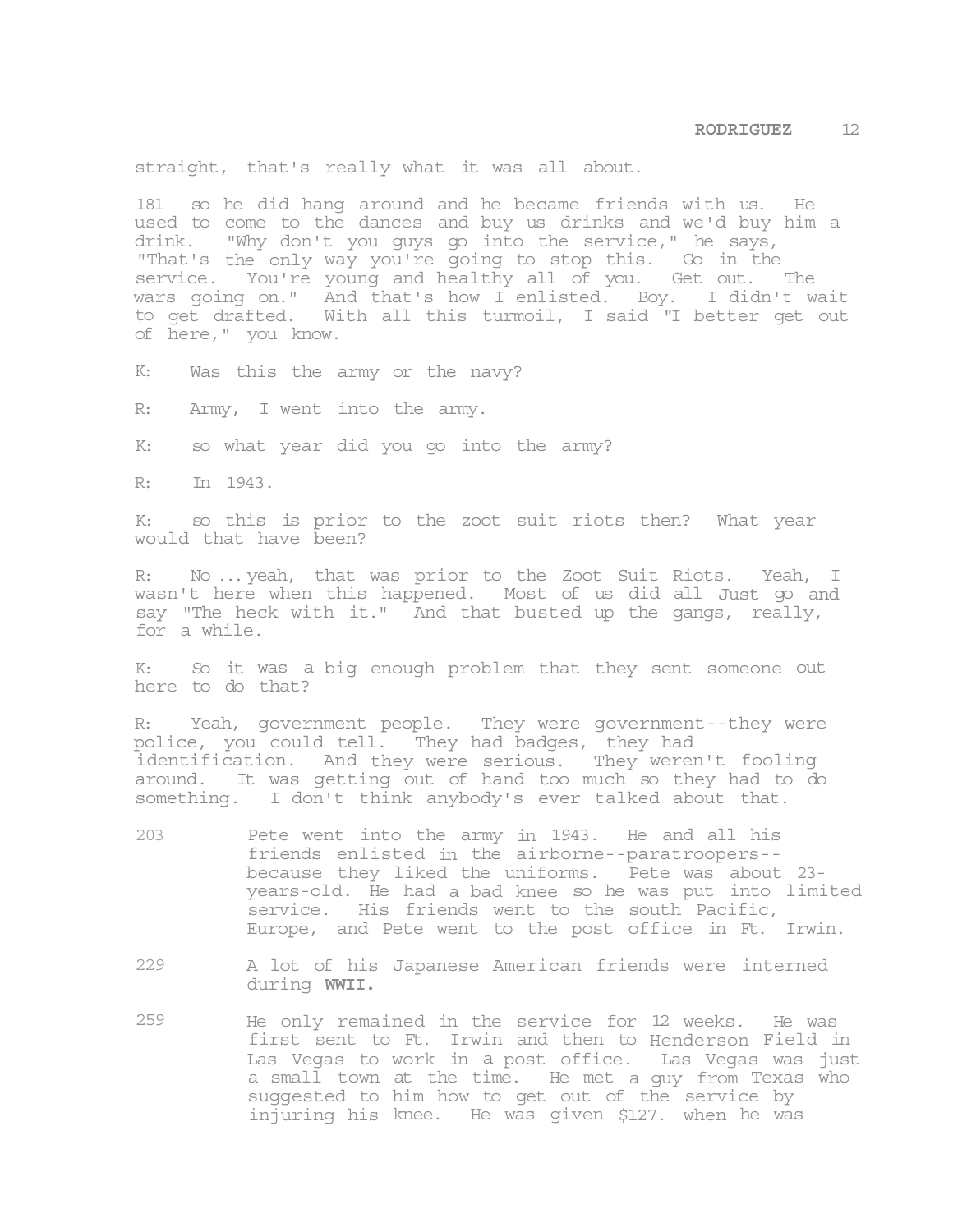discharged and he went to Las Vegas and gambled it away. He got a ride back to L.A. in a horse trailer.

- 310 All of his friends were in the service, no one was left at home. Pete went up to Sacramento to get a job as a lumberjack. He was sent to a camp near Oregon. He wasn't in the union and his presence almost caused a riot--there also were no Mexicans in the area. Pete decided not to stay and was trying hitch a ride back to Sacramento when he met a man who was the owner of a lumbercamp. He got a job with this man and worked for three years.
- K: 347 What year did you return to L.A.?
- R: 1946.

K: When did you begin to get involved in radio?

R: Three years later. Three years later. I came back to L.A. and guys were coming back already, so it was starting to get a little better. So I started getting back into job, working painting cars. I became a pretty good painter. I had a little reputation here in L.A. for being a good painter. And my brother had started his career in Pomona, California, in radio. There were only two Spanish language radio stations here in L.A. And we never worked in Spanish language radio. But he was an advocate of bilinugualism, which was very radical in the '40s because either you spoke Spanish or you spoke English. But to use bilingual, it's brand new. He started it.

366 And so he started his radio show in Pomona, California, and became very popular. And he came into Los Angeles to work for KMPC (check?). So he told me "Get away from that environment over there. Come with me. Learn how to do this." And he was three years older than me. So I started working with him. And I began to enJoy it. I began to enjoy radio. I started just bringing him the records that he'd ask me for and answering the phones for requests. Mexican people do that a lot; they call in for requests--"Will you please play a song for my birthday." And the name of the show was "Buenos Dias," Good Morning. And it was 6-7--it's amazing, I didn't know there were so many people up so early in the morning, you know what I mean? It had a great rating. He became so popular that "Buenos Dias" became the show to hear in the mornings for people going to work.

- K: 385 What kind of things were on the show?
- **R: What kind** of **what?**
- **K:** Things--was it music?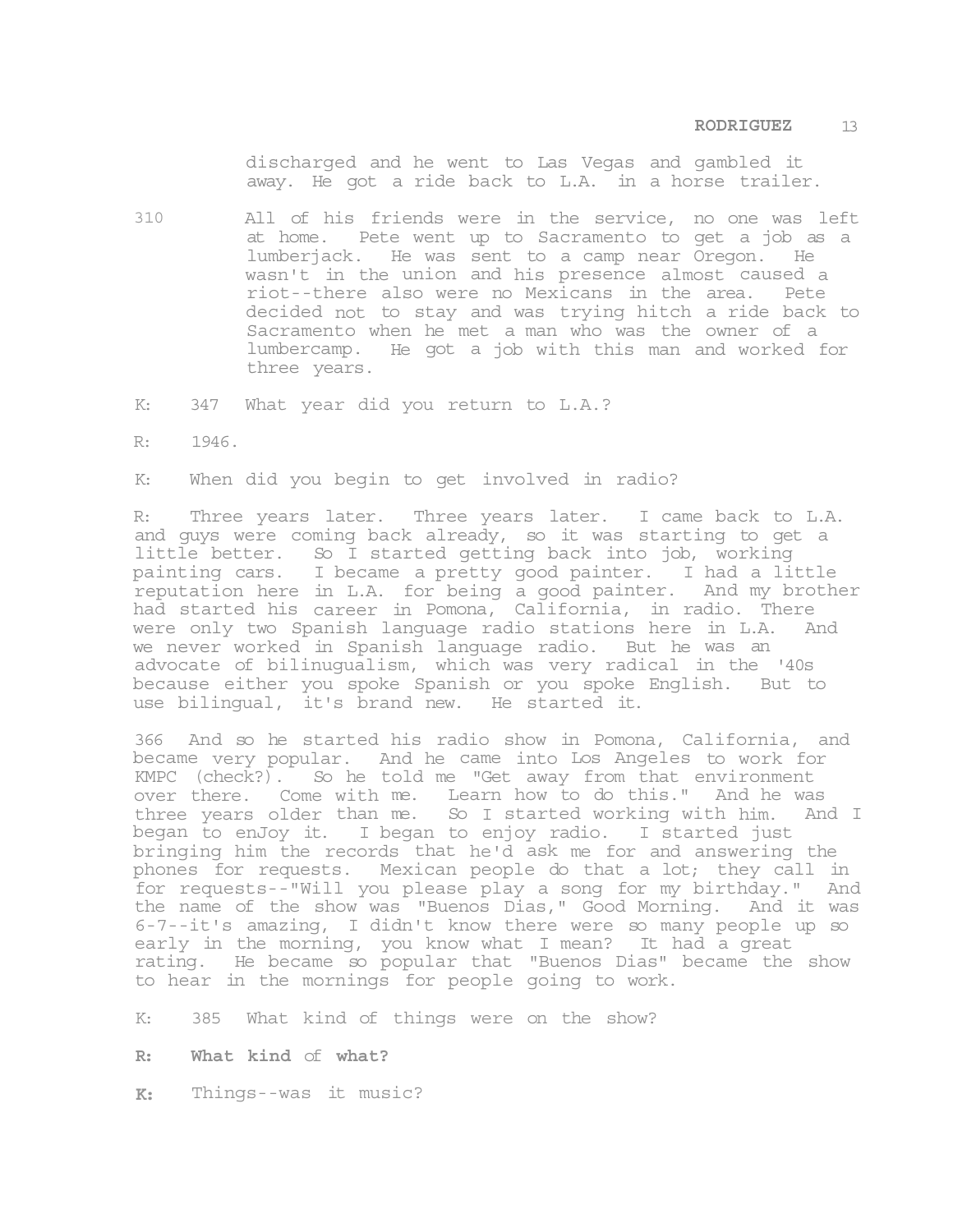R: Music. Music, we played music. But he was such a fun guy. And he was so totally opposite of what you're supposed to be as a radio person. He said "Don't be--I'm not like these kind of Disk Jockey's with an affected voice. I'm just me. Plain old me." And he used to talk to people and they loved him. And became called the "Pied Piper of Los Angeles."

396 And I began to like it so much. And hearing such great music every morning with the ear plugs. See, we worked at KFVD. And he used to have a lot of fun with that, you can imagine: "This is radio station KF-V-D, pardon the expression." And he used to run the board. I didn't know how to run the board. And I could see him--you didn't have engineers 1n those days--he used to run it all: tapes here--not to many tapes, but reels, those big reels, and run the board and the pots and sound and all that. And I was in the next studio and we used to laugh so much and have so much fun. We used to Just laugh. It was just a joke. But I guess the people enJoyed it because we had a tremendous audience. He became the first person also to get involved in the community--really invovled in the community--with all kinds of things that were happening in the Mexican community. And he was always selling the biggest, the second largest city of Mexicans in the world was here in Los Angeles. So he had quite an audience. And he was such ... and I became very popular too because I started to talk on the air with these dedications and public service announcements. I liked it. I liked it very much.

## K: 422 What kind of music did you play?

R: All the old Perez Prado, what was the name of the trio that was real--Los Panchos, Trio Los Panchos. I don't know if you"ve every heard of them. But trio music, and mariachi music, and big band music. We even used to play Anglo music. That's what used to make it so different. We used to play--what's the name of that Italian singer right now that's real hot? we used to play Frank Sinatra. We used to play Mario Lanza. My brother used to play Mario Lanza, this big operatic song, and then he'd put on these dogs barking in the background. He'd do these crazy things that nobody would think of doing that in Spanish radio. So the Mexican radio disc jockeys used to pan him, and he used to pan them. And then he used to be a writer too. so he used to write on the Belvedere Citizen his column, Watts New--W-A-T-T-S New? And he used to pan all these phony Mexican announcers. You know, he said "You're not in Mexico, you're in America." He was very proud to be American. And it was a lot of fun. I became very much involved in it.

449 And then he was so ahead of his time that he was dealing already with television. And television was Just beginning in the late '40s. And he became the first producer of television in Los Angeles. And I, of course, hanging on to his tail coats- coat tails. I learned how to edit film because we used to show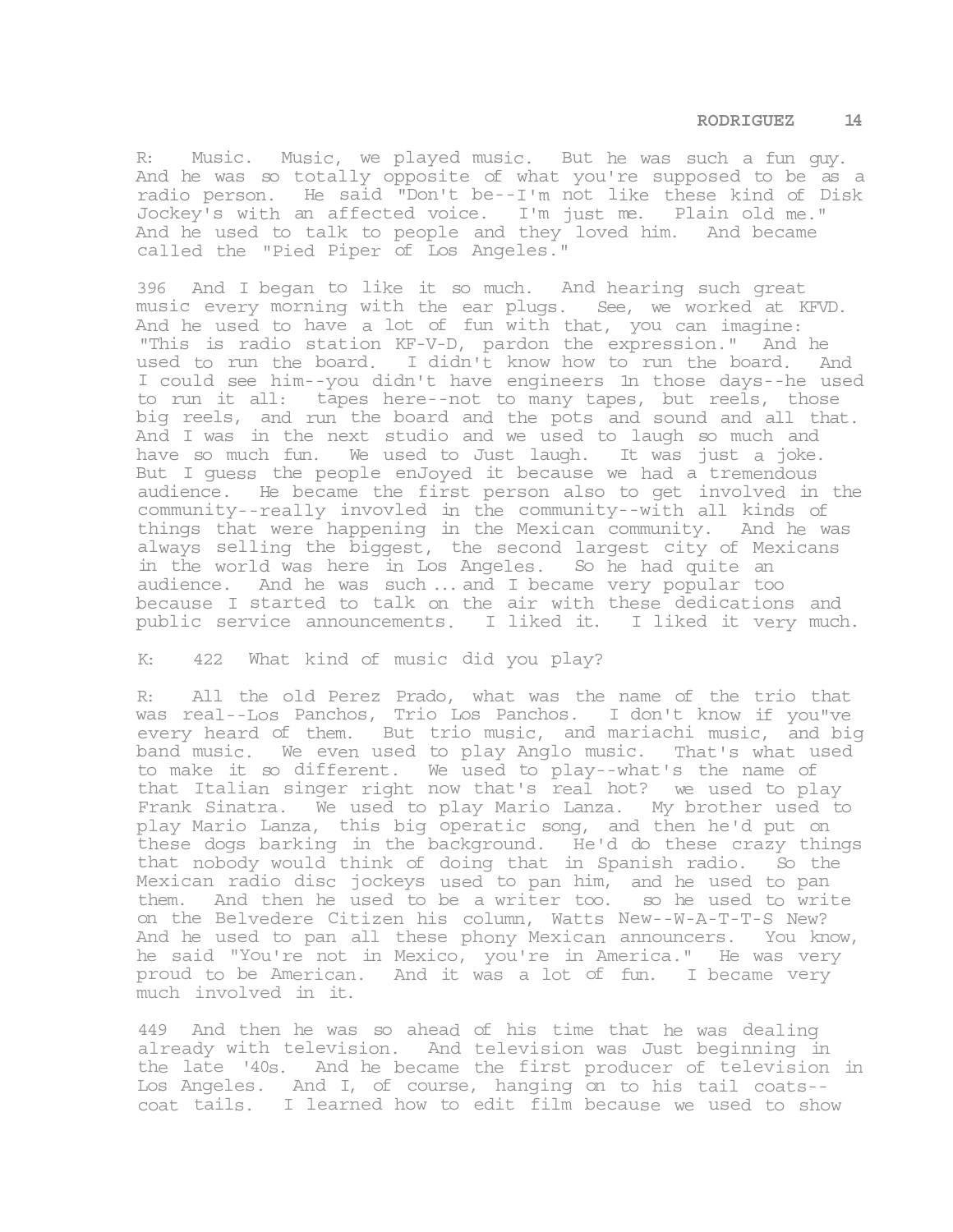film--Mexican movies to the large Mexican audience here.

K: Which channel was this?

R: KHJ. It was called "The Spanish Theatre Hour." And then he got another program after that called "Mementos Allegres," Happy Moments, "Mementos Allegres." And this used to be a Latin variety show, and it was "Pachuco Boogie" and all this stuff. we had a ball--13 weeks on KHJ too.

Eddie was something else. And he was dealing with Footcone and Belding and all these big agencies. You wouldn't see any Mexican doing that. He was the only one that was doing that and having these meetings. Then we got "Fandango," which was a highly rated show here in Los Angeles. Do you know what a Fandango is? Fandango is a big Mexican party. And again, it was on CBS. It was KNX-T.V. And we were on for 86 weeks on that.

K: What did you do on it?

R: 477 Produced the show. We did variety type ... I think I have some of the photos here. I don't know how many I have. Yeah, we had ... We used to have Lalo Guererro, he's a very famous

K: This wasn't a Spanish-language station.

**R: No,** CBS.

**K:** So it was very popular at the time?

R: Oh gosh, we used to have high ratings. We used to battle ratings with Laurence Welk and the Lone Ranger at 6:30 on Saturday.

492 The show was a variety show. They had on actors, dancers and musicians as guests. The program sponsor was Rheingold Beer. The Mexican community did not back the program by buying the product. Eddie was heartbroken by this and died.

- 520 Before Eddie died, he had been involved in making movies. Eddie's co-producer on the film "The Cadillac," asked Pete to work on it after Eddie died. The film was shot in Dominguez Hills and El Monte, and was nominated for an Academy Award.
- 568 The same producer got Pete involved in ano her movie, "The Legend of Jimmy Blue Eyes," which was also nominated for an Academy Award. He didn"t stay in the film industry because it is such a phony business. He received offers to continue Eddie's career in radio because he felt it wasn't his field.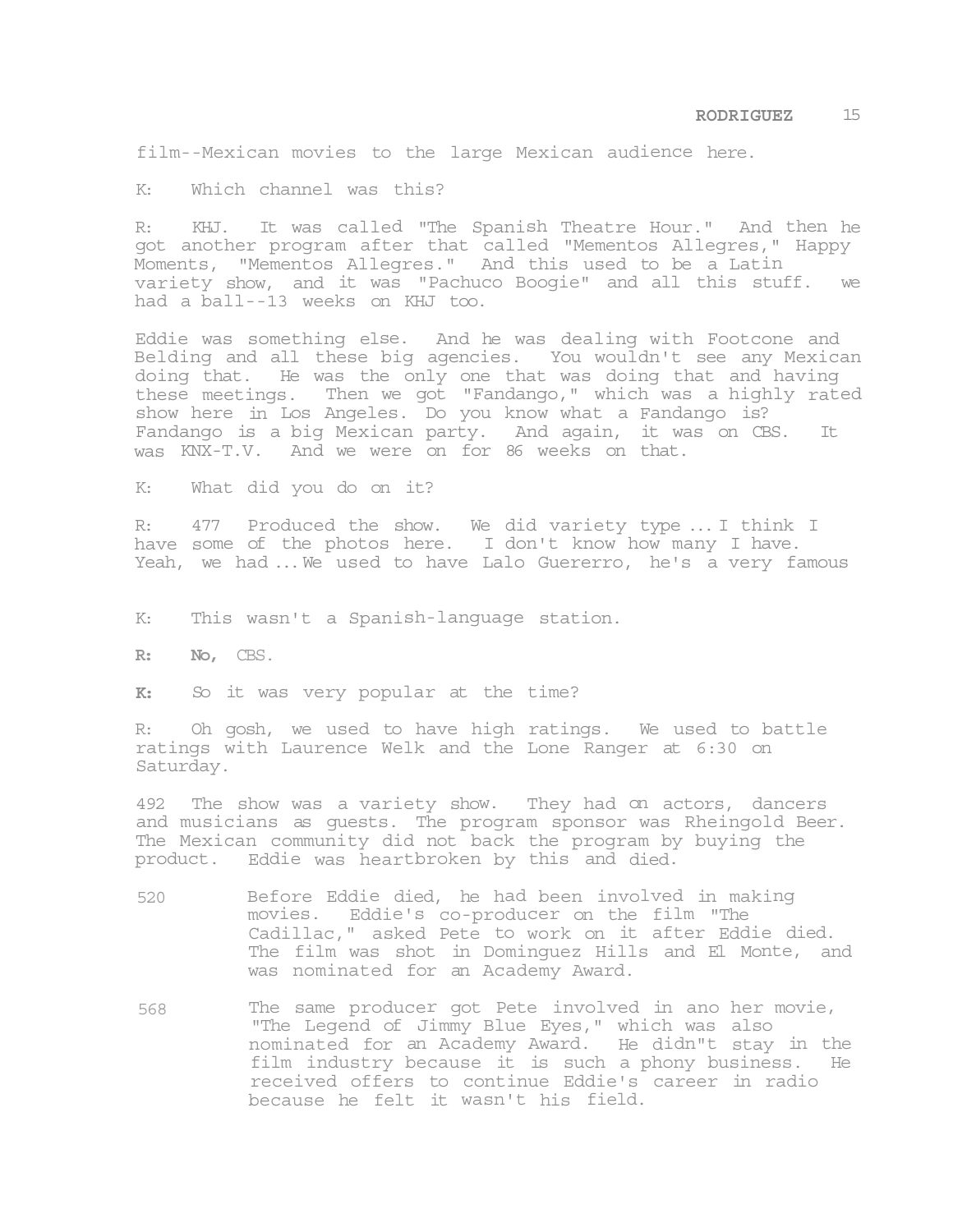- 605 In the 1960s, he joined an organization called "Justicia"--Justice for Chicanos in the motion picture industry. He became a radical during these years. Ray Andrade, the founder and leader of the organization, was a highly medalled Vietnam veteran. Latinos were the most decorated soldiers in **WWII** and Vietnam, although the media never reflects this. Ray Andrade formed Justicia to combat images of Latinos in the media. Andrade had been hired as a technical advisor for the John Wayne movie "Green Berets" and had been disgusted with the environment.
- 710 Justicia confronted all of the maJor television studios and industry guilds through the 1960s. They demanded an end to stereotypes of Mexicans in Hollywood.
- 728 End of **SIDE** B, **TAPE 1**
- SIDE **A, TAPE** 2
- 000 Silence
- 001 {repeat of 710 from previous tape) Justicia demanded an end to stereotypes of Mexican in Hollywood. They also demanded that Hollywood provide meaningful parts to Mexican Americans actors and to hire Mexican Americans for support staff. This is one reason Pete got his Job at ABC.
- 012 They tried to win their demands through threats and boycotts.
- 017 There was an organization called "Nosotros" that was an organization of Hispanic Hollywood actors. Pete met Ray Andrade at a meeting where Nosotros was giving a presentation. Ricardo Montalban gives a speech about Nosotros. Ray Andrade confronts Montalban and criticizes him for acting as if he were the spokesman for the Chicano community. Pete was impressed by Ray and went to meet him. Eventually, Pete became chairman of the board of Justicia.
- 060 They went to all the directors to make their demands. They had a meeting with the Hollywood Director and Producer Guild to protest a Peckinpah movie. An argument ensues and Ray confronts Charleton Heston and Clint Eastwood.
- **140** Justicia lasted until 1973 when police raided the office on Huntington Avenue and confiscated Ray's papers. Ray had gotten too strong and people were listening to him. Pete got his job at ABC because